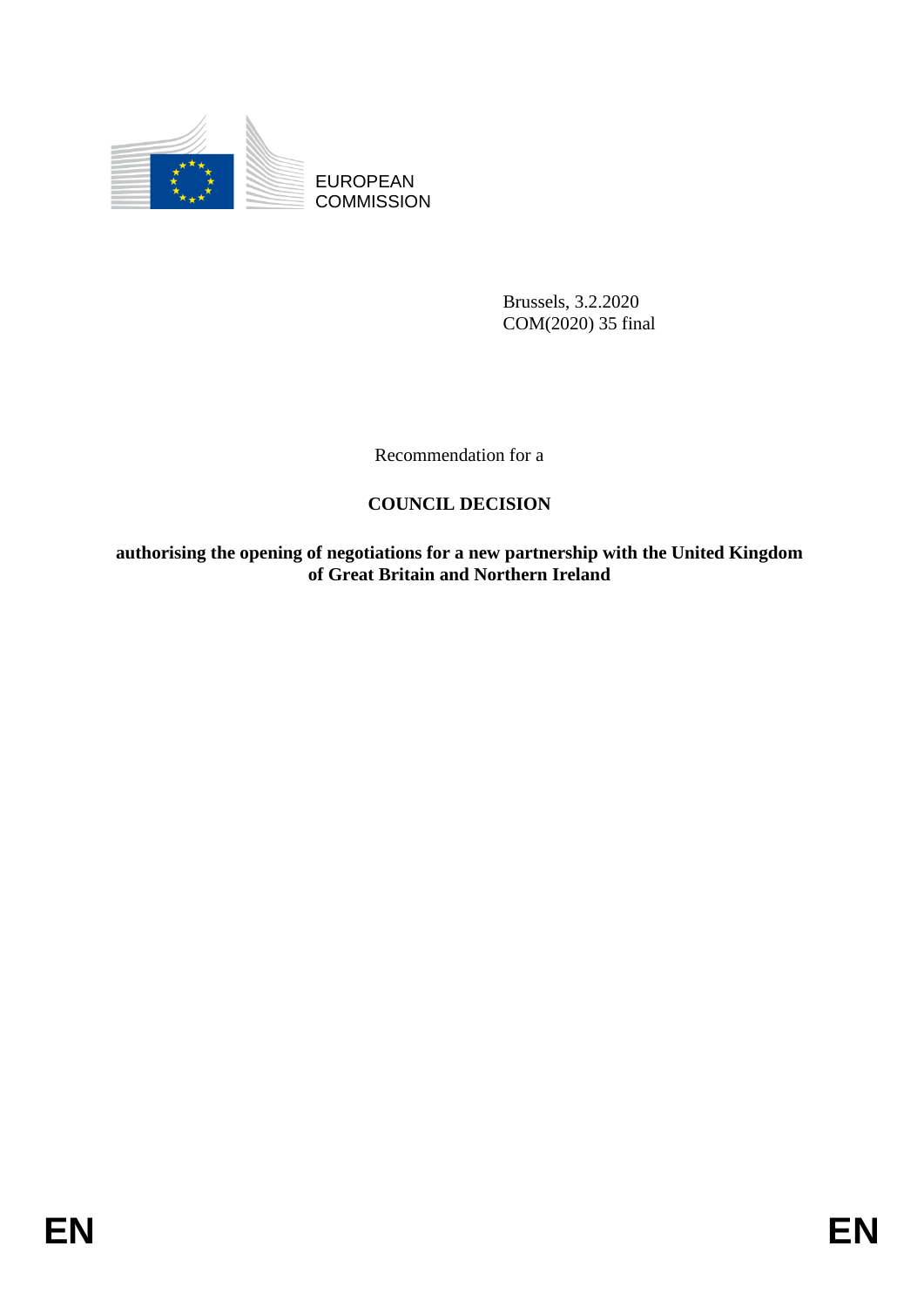# **EXPLANATORY MEMORANDUM**

### **1. CONTEXT OF THE PROPOSAL**

With this recommendation, the European Commission invites the Council of the European Union to authorise the opening of negotiations for a new partnership with the United Kingdom of Great Britain and Northern Ireland, to nominate the Commission as Union negotiator and to address directives to the negotiator and designate a special committee in consultation with which the negotiations must be conducted.

### **2. BACKGROUND**

On 1 February 2020, the United Kingdom withdrew from the European Union and from the European Atomic Energy Community (Euratom).

The arrangements for the withdrawal are set out in the Agreement on the withdrawal of the United Kingdom of Great Britain and Northern Ireland ('the United Kingdom') from the European Union and the European Atomic Energy Community ('the Withdrawal Agreement'). $<sup>1</sup>$ </sup>

The Withdrawal Agreement entered into force on 1 February 2020 and provides for a transition period during which Union law applies to and in the United Kingdom in accordance with that Agreement. This period will end on 31 December 2020, unless the Joint Committee established under the Withdrawal Agreement adopts, before 1 July 2020, a single decision extending the transition period for up to 1 or 2 years.

In the guidelines of 23 March 2018, the European Council restated the Union's determination to have as close as possible a partnership with the United Kingdom in the future. According to these guidelines, such a partnership should cover trade and economic cooperation as well as other areas, in particular the fight against terrorism and international crime, as well as security, defence and foreign policy. The European Council set those guidelines with a view to the overall understanding of the framework for the future relationship that was to be elaborated in a political declaration accompanying and referred to in the Withdrawal Agreement.

The political declaration that accompanied the Withdrawal Agreement sets out the framework for the future relationship between the European Union and the United Kingdom ('Political Declaration').<sup>2</sup> It establishes the parameters of 'an ambitious, broad, deep and flexible partnership across trade and economic cooperation with a comprehensive and balanced Free Trade Agreement at its core, law enforcement and criminal justice, foreign policy, security and defence and wider areas of cooperation.'

Article 184 of the Withdrawal Agreement provides: 'The Union and the United Kingdom shall use their best endeavours, in good faith and in full respect of their respective legal orders, to take the necessary steps to negotiate expeditiously the agreements governing their future relationship referred to in the Political Declaration of 17 October 2019 and to conduct the relevant procedures for the ratification or conclusion of those agreements, with a view to ensuring that those agreements apply, to the extent possible, as from the end of the transition period.'

 $\mathbf{1}$  $\frac{1}{2}$  OJ L 29, 31.1.2020, p. 7.

<sup>2</sup> OJ C 34, 31.1.2020, p. 1.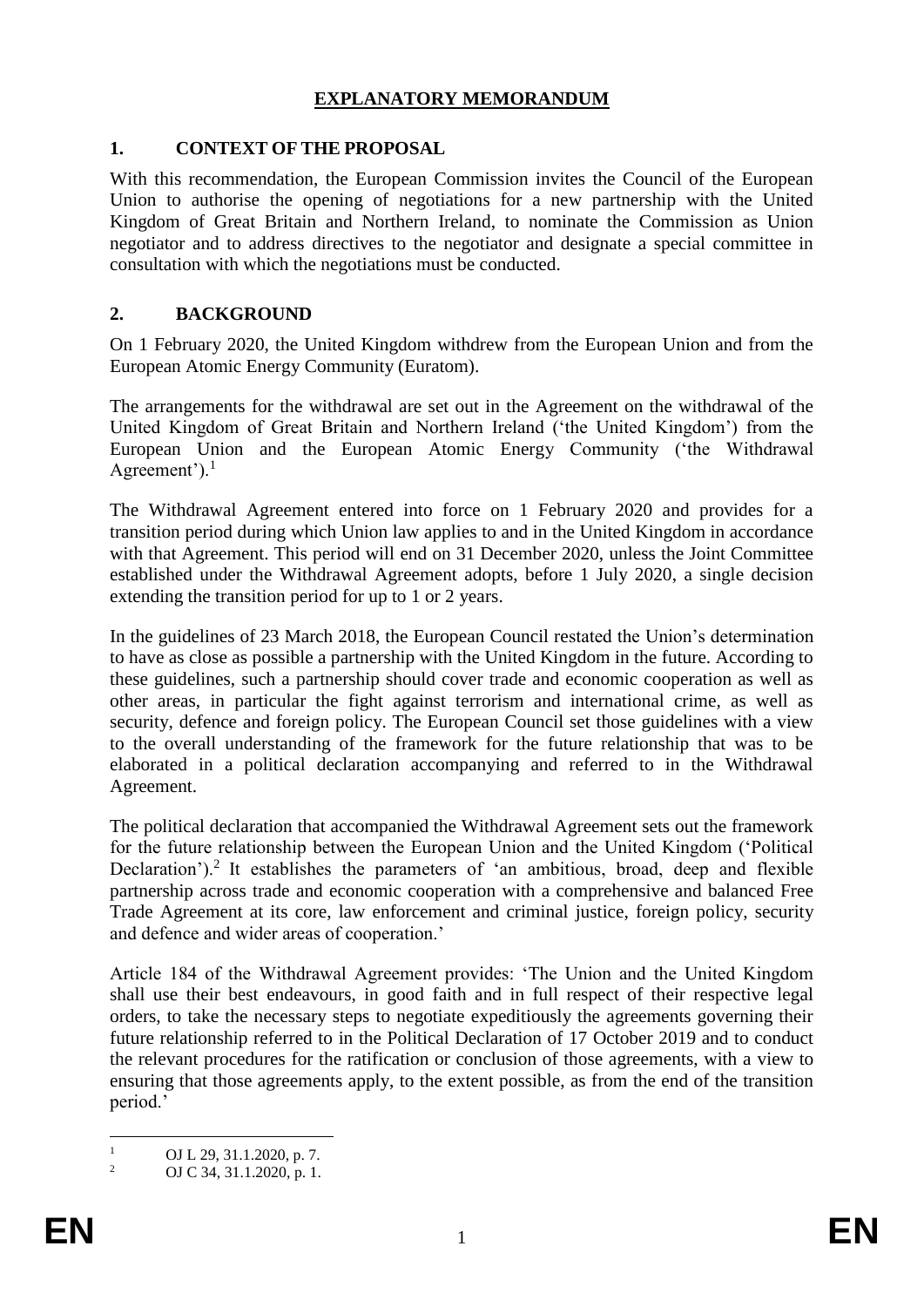In its conclusions of 13 December 2019, the European Council reconfirmed its desire to establish as close as possible a future relationship with the United Kingdom in line with the Political Declaration and respecting the previously agreed European Council's guidelines, as well as statements and declarations, notably those of 25 November 2018. The European Council reiterated in particular that the future relationship with the United Kingdom will have to be based on a balance of rights and obligations and ensure a level playing field. The European Council invited the Commission to submit to the Council 'a draft comprehensive mandate for a future relationship with the United Kingdom immediately after its withdrawal'.

# **3. THE NEW PARTNERSHIP**

The ambitious and comprehensive new partnership envisaged in this recommendation reflects the conclusions and guidelines of the European Council and builds on the Political Declaration.

The envisaged partnership is a single package that comprises three main components:

- general arrangements (including provisions on basic values and principles and on governance);
- economic arrangements (including provisions on trade and level playing field guarantees); and
- security arrangements (including provisions on law enforcement and judicial cooperation in criminal matters, as well as on foreign policy, security and defence).

The envisaged partnership is premised on the recognition that prosperity and security are enhanced by the rules-based international order, defending individual rights and the rule of law, high standards of protection of workers' and consumers' rights and of the environment, the fight against climate change, and free and fair trade.

The scope of the partnership envisaged in this recommendation is comprehensive, in line with the conclusions of the European Council of 13 December 2019. It includes all areas of interest outlined in the Political Declaration: trade and economic cooperation, law enforcement and judicial cooperation in criminal matters, foreign policy, security and defence, participation in Union programmes and thematic areas of cooperation. The Commission stands ready to achieve as much as possible of this during the transition period and to continue negotiations on any remaining issues after the end of the transition period.

The envisaged partnership would respect the autonomy of the Union's decision-making and its legal order, the integrity of its single market and the Customs Union and the indivisibility of the four freedoms. It should ensure the protection of the Union's financial interests and reflect the United Kingdom's status as a non-Schengen third country that cannot have the same rights and enjoy the same benefits as a member. The envisaged partnership should be based on an overall governance framework covering all areas of cooperation.

As regards the territorial scope of the envisaged partnership, it is recalled that in the statements to the minutes of the European Council meeting of 25 November 2018, the following declaration of the European Council and of the Commission has been included: 'After the United Kingdom leaves the Union, Gibraltar will not be included in the territorial scope of the agreements to be concluded between the Union and the United Kingdom. However, this does not preclude the possibility to have separate agreements between the Union and the United Kingdom in respect of Gibraltar. Without prejudice to the competences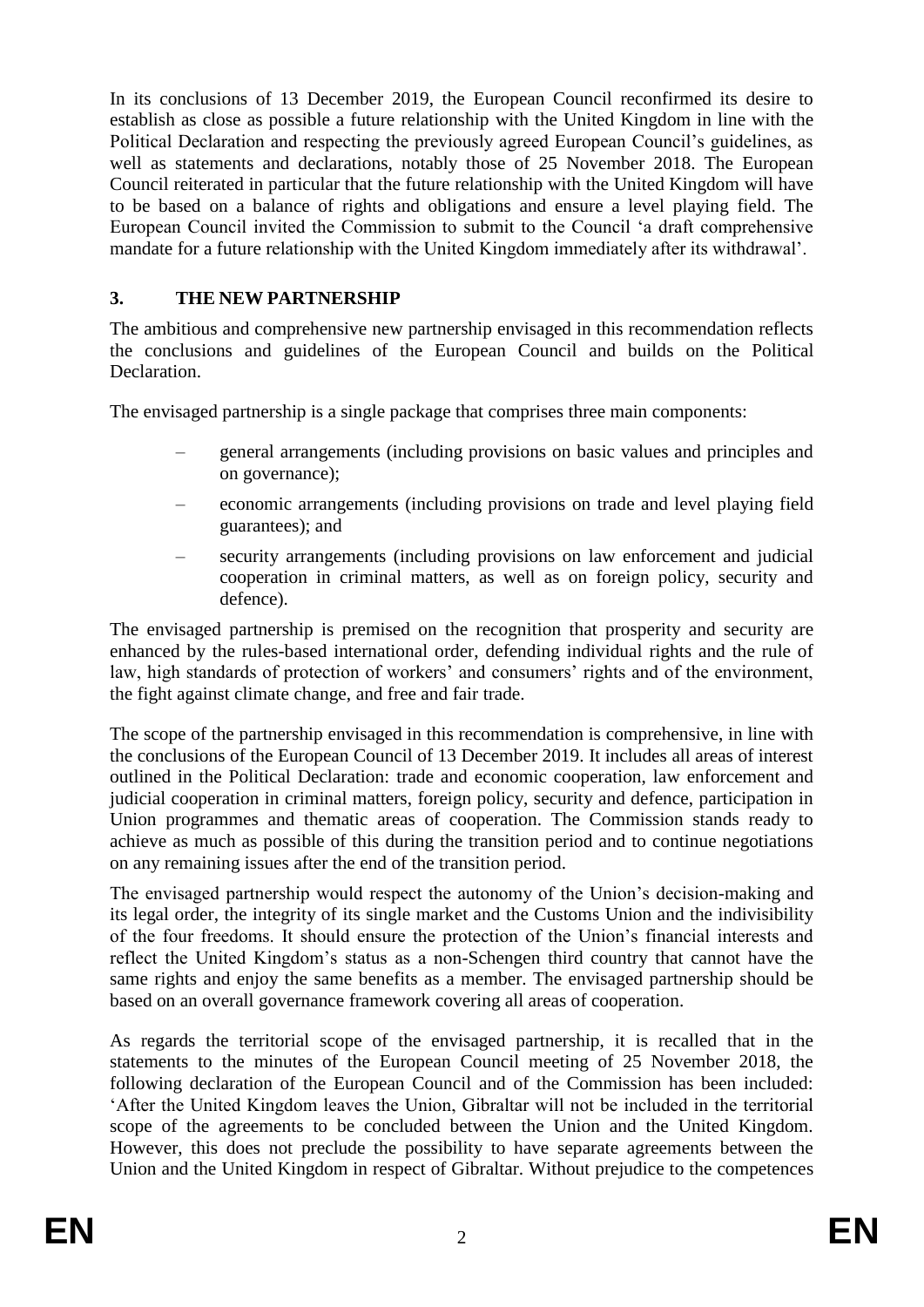of the Union and in full respect of the territorial integrity of its Member States as guaranteed by Article 4(2) of the Treaty on European Union, those separate agreements will require a prior agreement of the Kingdom of Spain.'

# **4. THE NEGOTIATIONS**

The Commission will conduct the negotiations in accordance with the negotiating directives set out in the annex to the decision and in consultation with a special committee appointed by the Council.

The Commission will conduct the negotiations in continuous coordination with the Council and its preparatory bodies and will in a timely manner consult and report to the preparatory bodies of the Council and will provide in a timely manner all necessary information and documents relating to the negotiations.

The Commission will, in a timely manner, keep the European Parliament fully informed of the negotiations.

The Commission will conduct negotiations in cooperation with the High Representative of the Union for Foreign Affairs and Security Policy and in agreement with him for Common Foreign and Security Policy matters.

# **5. LEGAL BASIS**

The procedural legal basis for a decision authorising the opening of negotiations and addressing directives to the negotiator is Article 218(3) and (4) TFEU. At this stage, because of the comprehensive scope of the envisaged partnership and the ambitious and long-term relationship that it seeks to establish, the appropriate substantive legal basis for the decision authorising the opening of negotiations and addressing directives to the negotiator is Article 217 TFEU. In addition, insofar as the annex to the decision contains negotiating directives regarding matters falling under the Euratom Treaty, the legal basis of the decision should include Article 101 EAEC. The legal basis of the recommended decision should therefore be Articles 218(3) and (4) TFEU and Article 101 EAEC. The substantive legal basis for the signature and conclusion of the new partnership can only be determined at the end of the negotiations.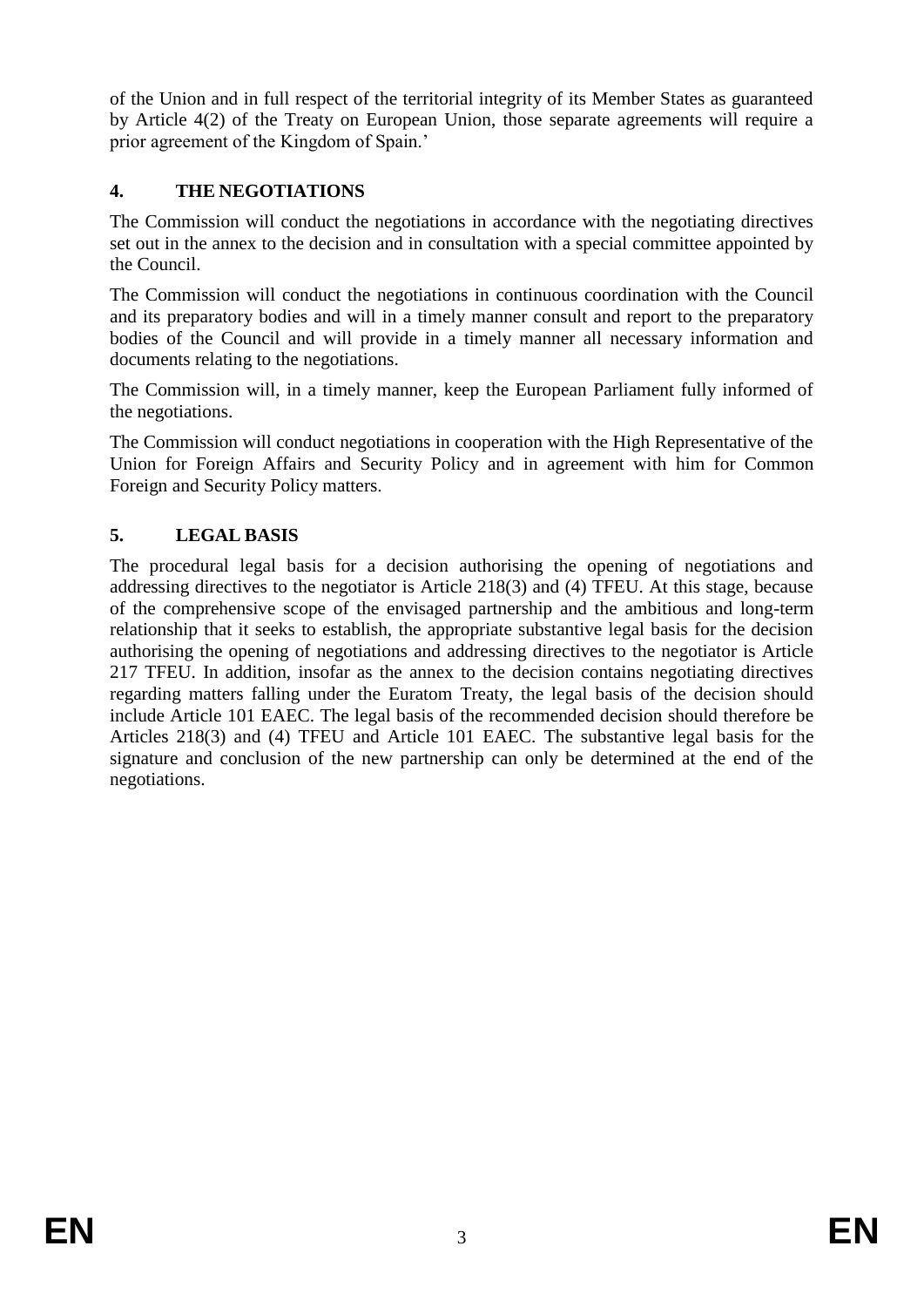### Recommendation for a

# **COUNCIL DECISION**

# **authorising the opening of negotiations for a new partnership with the United Kingdom of Great Britain and Northern Ireland**

### THE COUNCIL OF THE EUROPEAN UNION,

Having regard to the Treaty on the Functioning of the European Union, in particular Article 217, in conjunction with Article 218(3) and (4) thereof,

Having regard to the Treaty establishing the European Atomic Energy Community, in particular Article 101 thereof,

Having regard to the recommendation from the European Commission,

Whereas:

- (1) On 1 February 2020, the United Kingdom of Great Britain and Northern Ireland ('the United Kingdom') withdrew from the European Union.
- (2) The arrangements for the withdrawal are set out in the Agreement on the withdrawal of the United Kingdom of Great Britain and Northern Ireland from the European Union and the European Atomic Energy Community ('the Withdrawal Agreement') negotiated and concluded in accordance with Article 50 of the Treaty on European Union $3$
- (3) The Withdrawal Agreement entered into force on 1 February 2020 and provides for a transition period during which Union law applies to and in the United Kingdom in accordance with that Agreement. This period will end on 31 December 2020, unless the Joint Committee established under the Withdrawal Agreement adopts, before 1 July 2020, a single decision extending the transition period for up to 1 or 2 years.
- (4) In the guidelines of 23 March 2018, the European Council restated the Union's determination to have as close as possible a partnership with the United Kingdom in the future. According to these guidelines, such a partnership should cover trade and economic cooperation as well as other areas, in particular the fight against terrorism and international crime, as well as security, defence and foreign policy. The European Council set those guidelines with a view to the overall understanding of the framework for the future relationship that was to be elaborated in a political declaration accompanying and referred to in the Withdrawal Agreement.
- (5) The political declaration that accompanied the Withdrawal Agreement sets out the framework for the future relationship between the European Union and the United Kingdom ('Political Declaration').<sup>4</sup> It establishes the parameters of an ambitious, broad, deep and flexible partnership across trade and economic cooperation with a

 $\overline{\mathbf{3}}$  $\frac{3}{4}$  OJ L 29, 31.1.2020, p. 7.

OJ C 34, 31.1.2020, p. 1.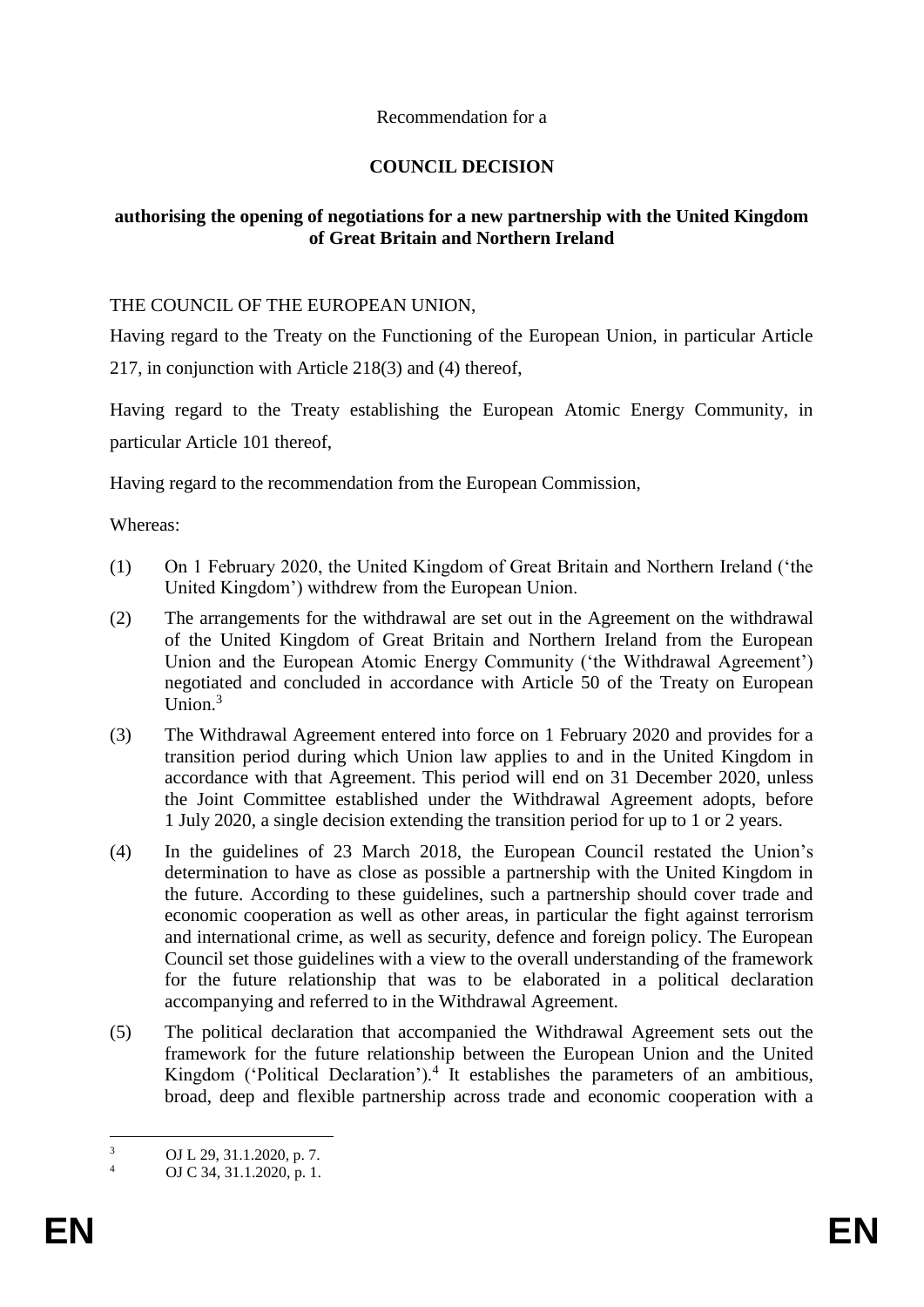comprehensive and balanced Free Trade Agreement at its core, law enforcement and criminal justice, foreign policy, security and defence and wider areas of cooperation.

- (6) Article 184 of the Withdrawal Agreement provides that the Union and the United Kingdom shall use their best endeavours, in good faith and in full respect of their respective legal orders, to take the necessary steps to negotiate expeditiously the agreements governing their future relationship referred to in the Political Declaration and to conduct the relevant procedures for the ratification or conclusion of those agreements, with a view to ensuring that those agreements apply, to the extent possible, as from the end of the transition period.
- (7) In its conclusions of 13 December 2019, the European Council reconfirmed its desire to establish as close as possible a future relationship with the United Kingdom in line with the Political Declaration and respecting the previously agreed European Council's guidelines, as well as statements and declarations, notably those of 25 November 2018. The European Council reiterated in particular that the future relationship with the United Kingdom will have to be based on a balance of rights and obligations and ensure a level playing field. The European Council invited the Commission to submit to the Council 'a draft comprehensive mandate for a future relationship with the United Kingdom immediately after its withdrawal'. The European Council stated that it would follow the negotiations closely and provide further general political directions as necessary.
- (8) Negotiations should therefore be opened with a view to establishing a new partnership with the United Kingdom of Great Britain and Northern Ireland. The Commission should be nominated as the Union negotiator. For Common Foreign and Secrity Policy matters, the Commission should conduct negotiations in agreement with the High Representative of the Union for Foreign Affairs and Security Policy.

HAS ADOPTED THIS DECISION:

#### *Article 1*

The Commission is hereby authorised to open negotiations for a new partnership with the United Kingdom of Great Britain and Northern Ireland.

# *Article 2*

The Commission is hereby nominated as the Union negotiator.

# *Article 3*

The Commission shall conduct the negotiations in consultation with the [name of the special committee] and on the basis of the directives contained in the annex.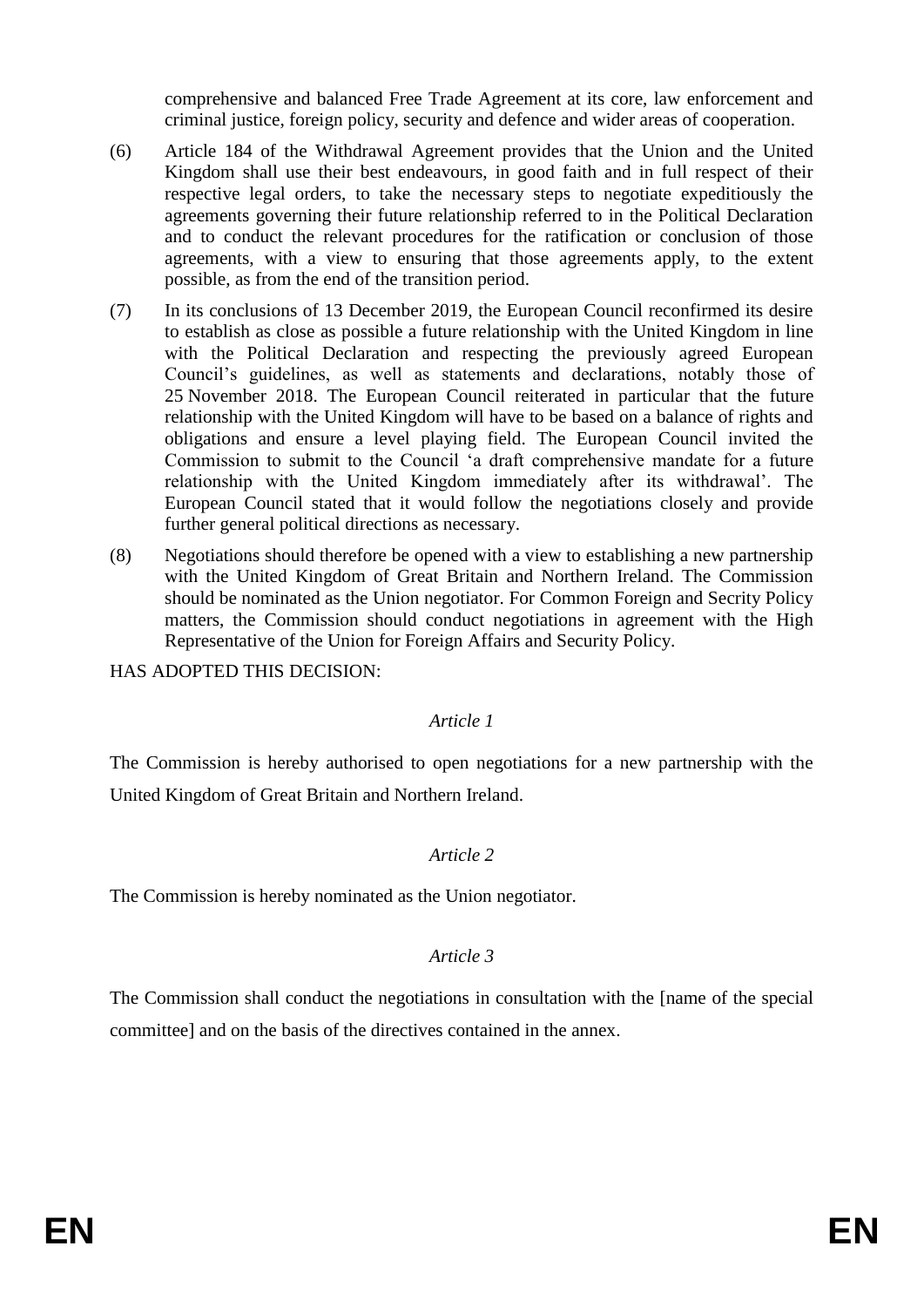*Article 4*

This Decision is addressed to the Commission.

Done at Brussels,

*For the Council The President*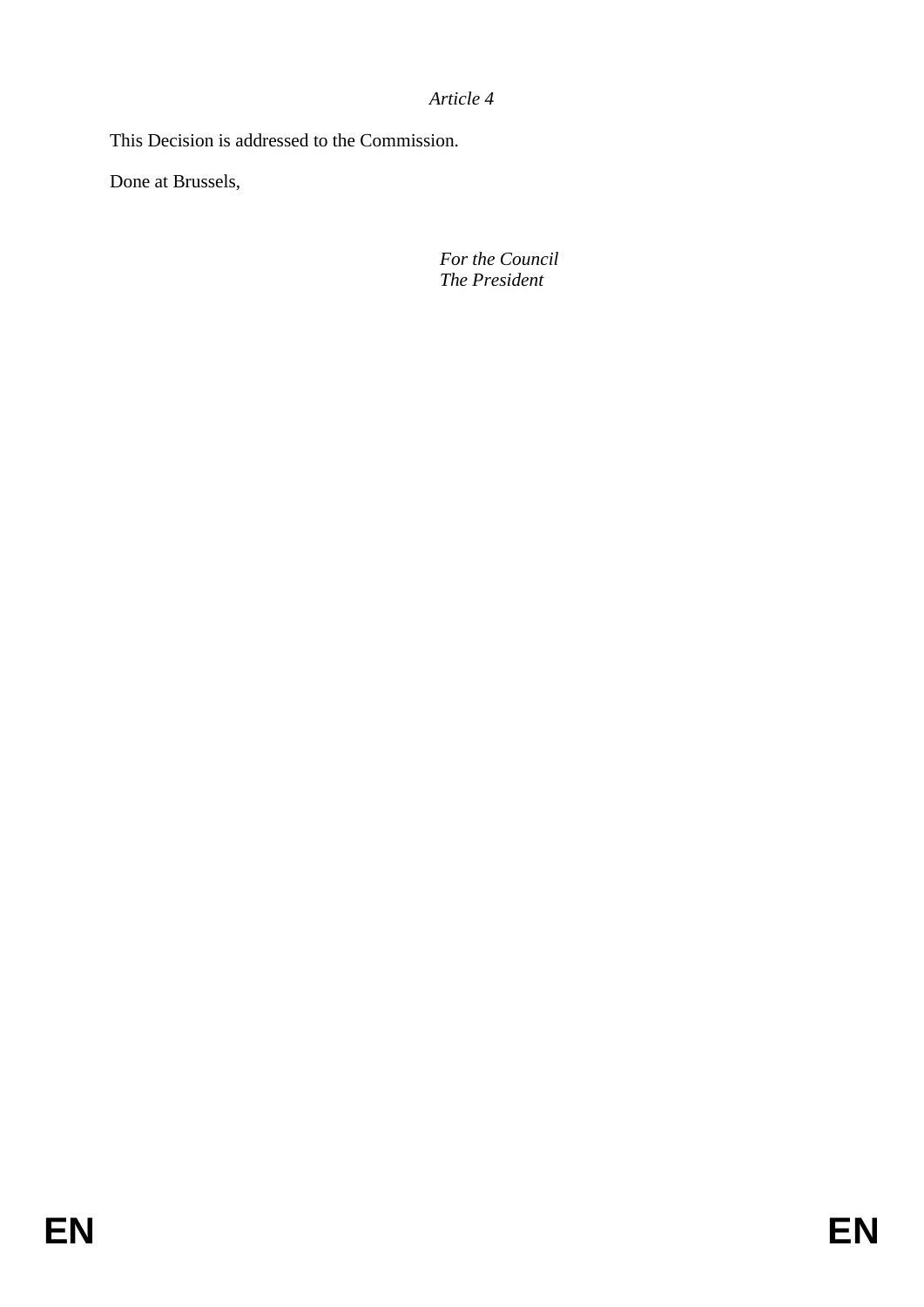

EUROPEAN **COMMISSION** 

> Brussels, 3.2.2020 COM(2020) 35 final

ANNEX

# **ANNEX**

*to the* 

**Recommendation for a COUNCIL DECISION**

**authorising the opening of negotiations for a new partnership with the United Kingdom of Great Britain and Northern Ireland**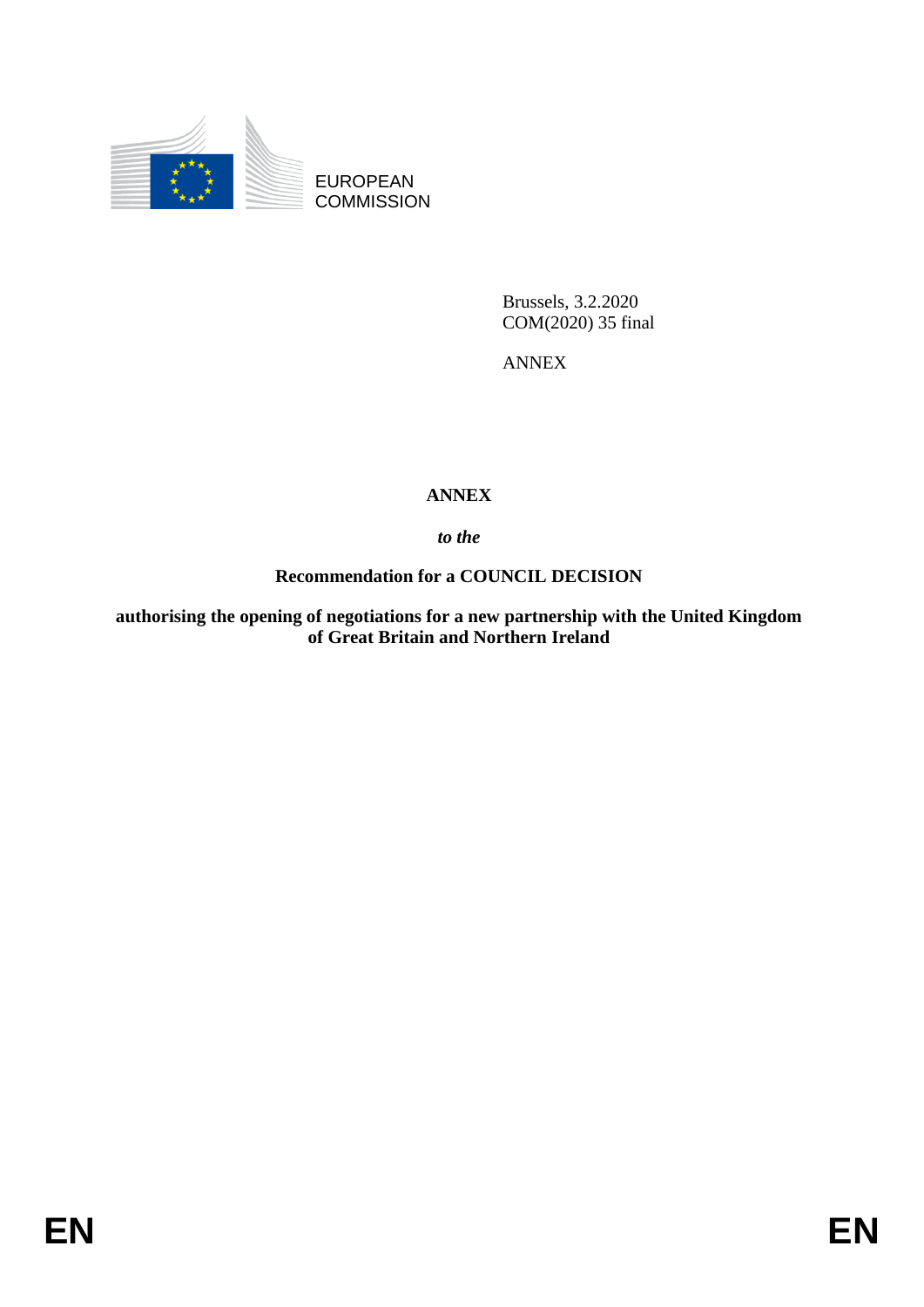# **ANNEX**

### **DIRECTIVES FOR THE NEGOTIATION OF A NEW PARTNERSHIP WITH THE UNITED KINGDOM OF GREAT BRITAIN AND NORTHERN IRELAND**

### **I. GENERAL CONTEXT**

- 1. Following the notification by the United Kingdom of Great Britain and Northern Ireland (hereinafter "the United Kingdom") of its intention to withdraw from the European Union (hereinafter "the Union") and the European Atomic Energy Community (hereinafter "Euratom"), the Union negotiated and concluded with the United Kingdom an agreement setting out the arrangements for its withdrawal (hereinafter "the Withdrawal Agreement") in accordance with Article 50 of the Treaty on European Union (TEU).
- 2. In the guidelines of 23 March 2018, the European Council restated the Union's determination to have as close as possible a partnership with the United Kingdom in the future. According to these guidelines, such a partnership should cover trade and economic cooperation as well as other areas, in particular the fight against terrorism and international crime, as well as security, defence and foreign policy. The European Council set those guidelines with a view to the overall understanding of the framework for the envisaged partnership, that was to be elaborated in a political declaration accompanying and referred to in the Withdrawal Agreement.
- 3. During the negotiations under Article 50 of the TEU, an overall understanding on the framework for the envisaged partnership was identified with the United Kingdom and recorded in the political declaration setting out the framework for the envisaged partnership between the Union and the United Kingdom (hereinafter "the Political Declaration") approved by the European Council (Article 50) on 17 October 2019. In this context, the Political Declaration accompanied the Withdrawal Agreement that was concluded by the Union and the United Kingdom.
- 4. The Withdrawal Agreement provides for a transition period during which Union law applies to and in the United Kingdom. This transition period will end on 31 December 2020, unless the Joint Committee established by the Withdrawal Agreement adopts, before 1 July 2020, a single decision extending the transition period for up to 1 or 2 years. In the Withdrawal Agreement, the Union and the United Kingdom committed to use their best endeavours to take the necessary steps to negotiate expeditiously the agreements governing their envisaged partnership with a view to ensuring that those agreements apply, to the extent possible, as from the end of the transition period. In the Political Declaration, the Union and the United Kingdom undertook to use their best endeavours to conclude and ratify their new fisheries agreement by 1 July 2020.
- 5. The negotiations of the envisaged partnership should be premised on the effective implementation of the Withdrawal Agreement and of its three Protocols. In this context, the envisaged partnership should continue to protect the Good Friday or Belfast Agreement reached on 10 April 1998 by the United Kingdom Government, the Irish Government and the other participants in the multiparty negotiations in all its parts, in recognition of the fact that the peace process in Northern Ireland will remain of paramount importance to the peace, stability and reconciliation on the island of Ireland.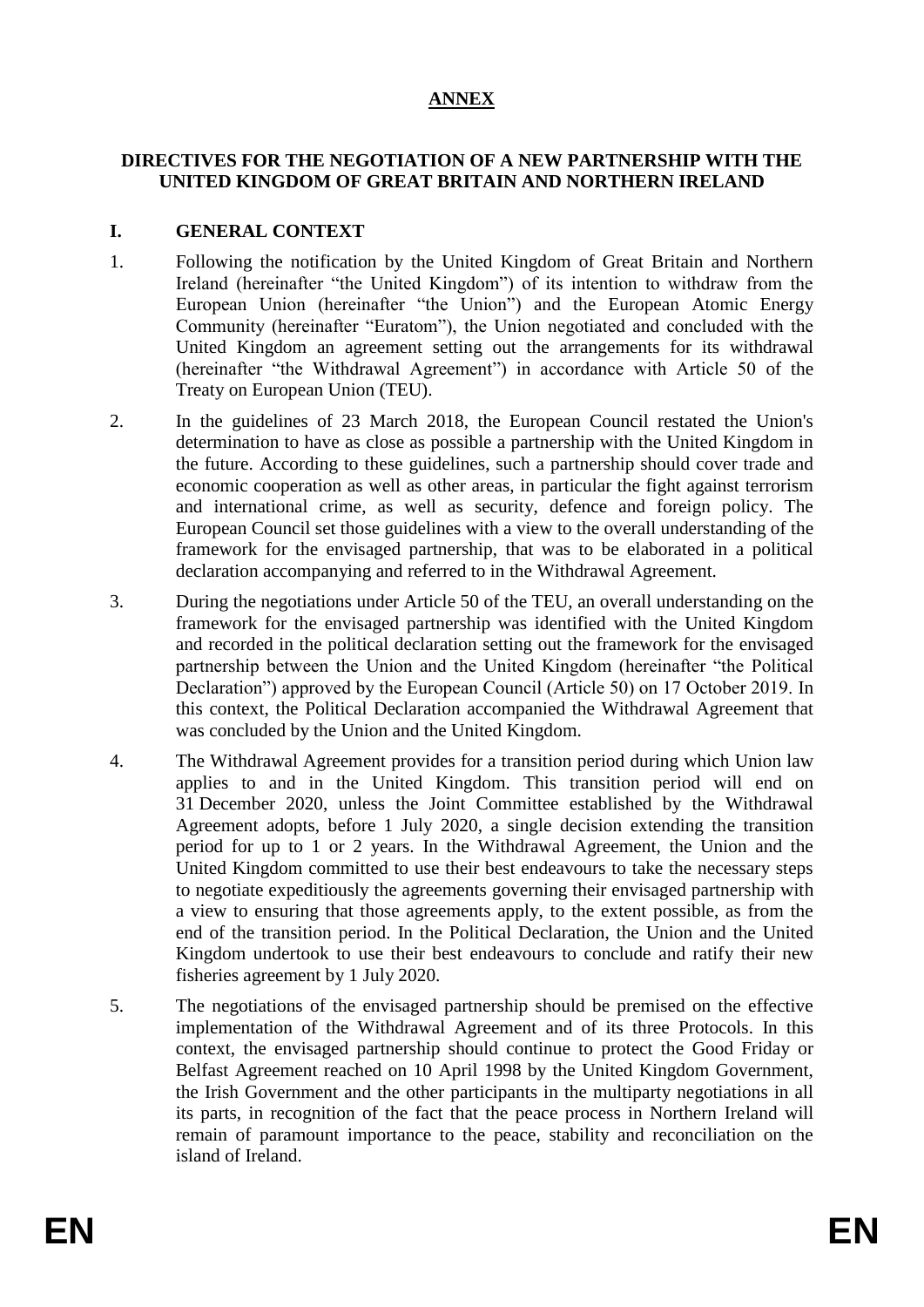### **II. PURPOSE AND SCOPE OF THE ENVISAGED PARTNERSHIP**

- 6. In its conclusions of 13 December 2019, the European Council (Article 50) restated the Union's determination to have as close as possible a partnership with the United Kingdom in the future, in line with the Political Declaration establishing the key parameters of the envisaged partnership between the Union and the United Kingdom. The Union's approach will continue to be defined by the overall positions and principles set out in the relevant European Council guidelines and conclusions, notably those of 23 March 2018 and 25 November 2018.
- 7. The aim of the negotiations is to establish a new partnership between the Union, and Euratom where relevant, and the United Kingdom that is comprehensive and covers the areas of interest outlined in the Political Declaration: trade and economic cooperation, law enforcement and judicial cooperation in criminal matters, foreign policy, security and defence and thematic areas of cooperation. The envisaged partnership should form a coherent structure and be embedded in an overall governance framework.
- 8. The Political Declaration also envisages that, where the Parties consider it to be in their mutual interest during the negotiations, the envisaged partnership may encompass areas of cooperation beyond those described therein. It also recognises that the envisaged partnership might evolve over time.
- 9. The Commission should aim to achieve as much as possible during the short timeframe of the transition period and should be ready to continue negotiations on any remaining issues after the end of the transition period.

# **III. CONTENT OF THE ENVISAGED PARTNERSHIP**

# **GENERAL PRINCIPLES**

- 10. The envisaged partnership between the Union and the United Kingdom, should be based on and refer, *inter alia*, to the following underlying principles and key objectives:
	- recognise that prosperity and security are enhanced by the rules-based international order, defending individual rights and the rule of law, high standards of protection of workers' and consumers' rights and of the environment, the fight against climate change, and free and fair trade;
	- reaffirm the Parties' commitment to work together to safeguard these general principles, and to cooperate against internal and external threats to their values and interests;
	- ensure a balance of rights and obligations, and a level playing field. This balance must ensure the autonomy of the Union's decision-making and legal order, ensure the protection of the Union's financial interests and be consistent with the other Union principles set out in the relevant European Council guidelines, in particular with respect to the integrity of the Single Market and the Customs Union and the indivisibility of the four freedoms;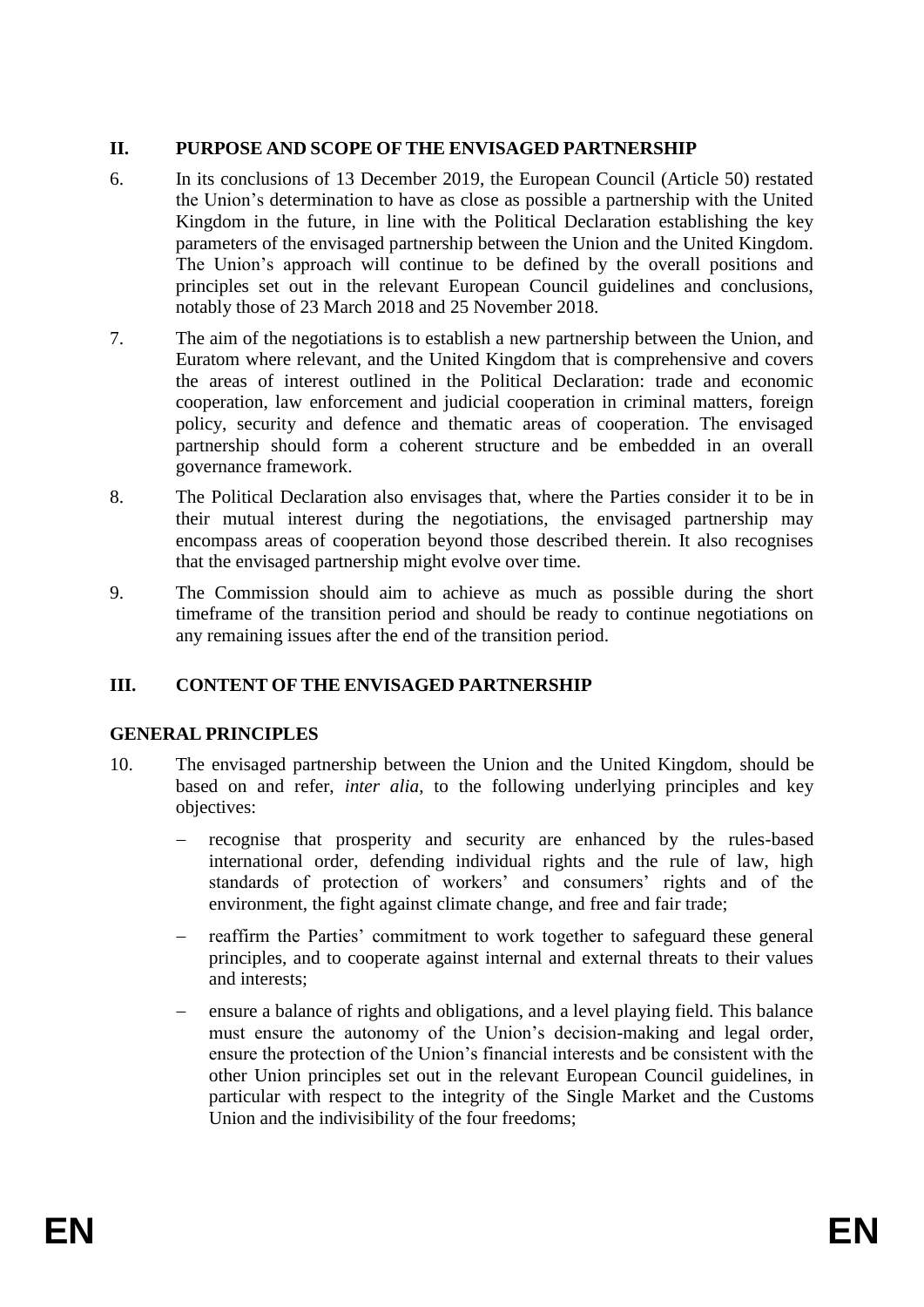reflect the United Kingdom's status as a non-Schengen third country, and that a non-member of the Union, that is not subject to the same obligations as a member, cannot have the same rights and enjoy the same benefits as a member.

# **PART I: INITIAL PROVISIONS**

# **1. BASIS FOR COOPERATION**

### **A. Core values and rights**

11. The envisaged partnership should be based on shared values and commitments, which should be expressed in the five binding political clauses (which underpin all comprehensive relationships between the Union and third countries) regarding: human rights, democracy and rule of law; non-proliferation of weapons of mass destruction; the fight against terrorism; prosecution of those accused of the most serious crimes of concern to the international community; small arms and light weapons. The respect for and safeguarding of human rights and fundamental freedoms, democratic principles, the rule of law and support for non-proliferation should constitute essential elements for the cooperation envisaged in the partnership. The fight against climate change, as elaborated in the UNFCCC process and in particular in the Paris Agreement should also constitute an essential element of the envisaged partnership. The envisaged partnership should reaffirm the Parties' commitment to promoting effective and rule-based multilateralism.

### **B. Data protection**

12. In view of the importance of data flows, the envisaged partnership should affirm the Parties' commitment to ensuring a high level of personal data protection, and fully respect the Union's personal data protection rules, including the Union's decision-making process as regards adequacy decisions. The adoption by the Union of adequacy decisions, if the applicable conditions are met, should be an enabling factor for cooperation and exchange of information, in particular in the area of law enforcement and judicial cooperation in criminal matters.

# **2. AREAS OF SHARED INTEREST**

# **A. Participation in Union and Euratom programmes**

- 13. The envisaged partnership should establish general principles, terms and conditions for the United Kingdom's participation in and contribution to Union and Euratom programmes, subject to the conditions set out in the corresponding instruments, in areas such as science and innovation, youth, culture and education, development and international cooperation, defence capabilities, civil protection, space and other relevant areas when in the Union's interest. This will include the general rules for the financing and the control and audit of the implementation of the programmes, and the appropriate consultation of the United Kingdom.
- 14. The envisaged partnership should ensure shared commitment to delivering a future PEACE PLUS, maintaining the current funding proportions for the future programme.

#### **B. Dialogues**

15. The envisaged partnership should provide for, as appropriate, dialogue and exchanges in areas of shared interest, with the view to identifying opportunities to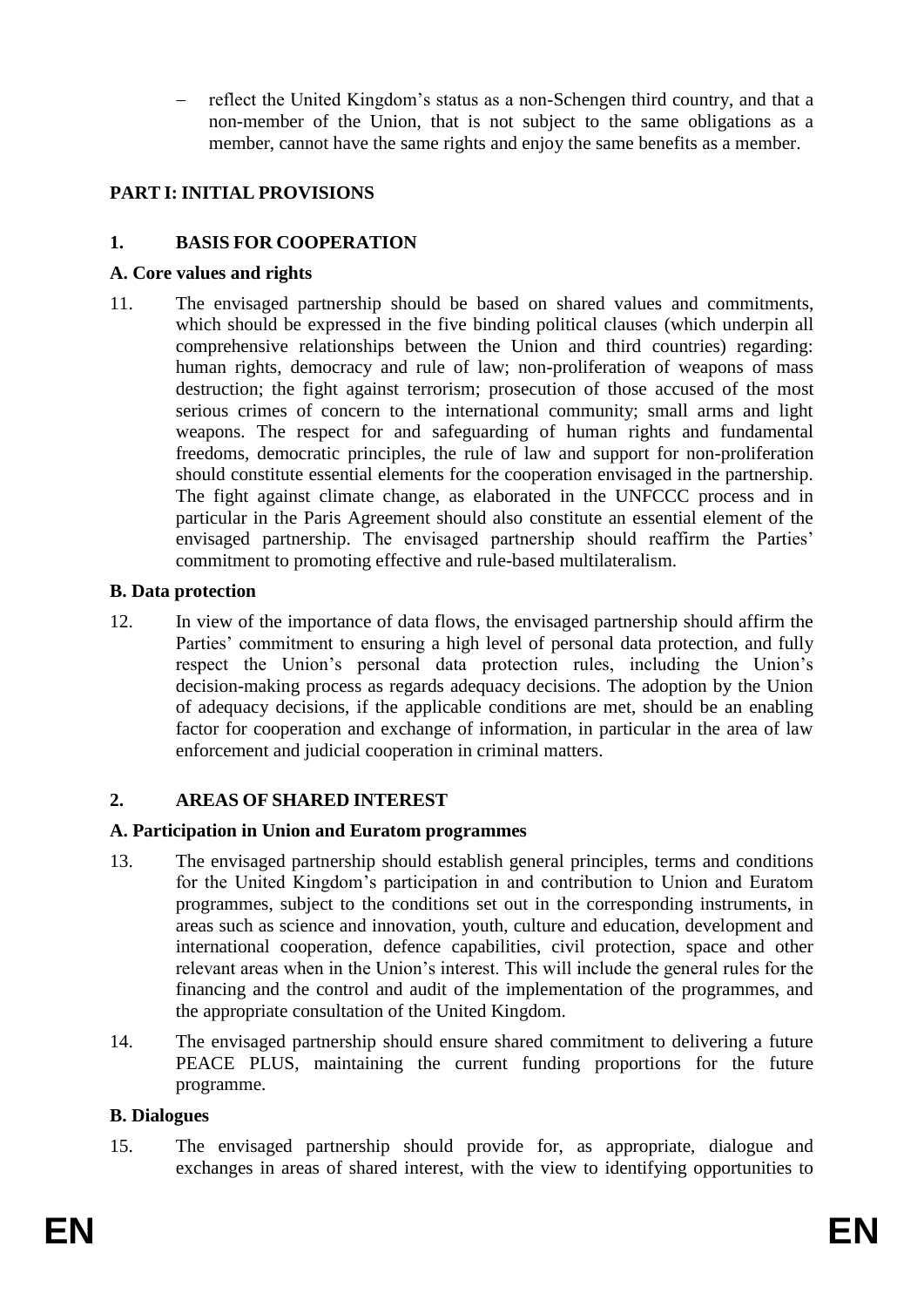cooperate, share best practice and expertise, and act together, including in areas such as culture, education, science and innovation, tourism or statistics. In these areas, the envisaged partnership should recognise the importance of mobility and temporary movement of objects and equipment in enabling cooperation and also facilitate ongoing cooperation between culture and education related groups.

# **PART II: ECONOMIC PART**

### **1. OBJECTIVES AND PRINCIPLES**

- 16. The envisaged partnership should include an ambitious, wide-ranging and balanced economic partnership. This partnership should be comprehensive, encompassing a free trade agreement as well as wider sectoral cooperation where it is in the Union interest. It should be consistent with the applicable World Trade Organization (WTO) rules, notably Articles XXIV of the General Agreement on Tariffs and Trade (GATT) and Article V of the General Agreement on Trade in Services (GATS), and ensure that all levels of government effectively comply with its provisions. It should include provisions on fisheries, as set out in Section 12 of this Part, in particular paragraph [85,](#page-20-0) and be underpinned by robust commitments ensuring a level playing field for open and fair competition, as set out in Section 15 of this Part, as well as by effective management and supervision, dispute settlement and enforcement arrangements, including appropriate remedies. It should facilitate, to the extent possible, trade and investment between the Parties, while respecting the integrity of the Union's Single Market and of its Customs Union.
- 17. The envisaged partnership should recognise that ensuring sustainable development is an overarching objective of the Parties. The economic partnership should ensure that the Parties retain their autonomy and the ability to regulate economic activity according to the levels of protection each deems appropriate in order to achieve legitimate public policy objectives such as public health, animal and plant health and welfare, social services, public education, safety, the environment including fight against climate change, public morals, social or consumer protection, privacy and data protection, and promotion and protection of cultural diversity and the fight against money laundering.

# **2. GOODS**

# **A. Objectives and principles**

18. The envisaged partnership should contain comprehensive arrangements including a free trade area, with customs and regulatory cooperation in line with Points B, C and D of this Section, underpinned by robust commitments ensuring a level playing field for open and fair competition, as well as by effective management and supervision, dispute settlement and enforcement arrangements, including appropriate remedies.

#### **B. Free trade area**

19. The envisaged partnership should aim at establishing a free trade area ensuring no tariffs, fees, charges having equivalent effect or quantitative restrictions across all sectors provided that a level playing field is ensured through robust commitments, as set out in Section 15 of this Part. All customs duties or taxes on exports or any measures of equivalent effect should be prohibited and no new ones should be introduced. The envisaged partnership should also prohibit any ban or restriction on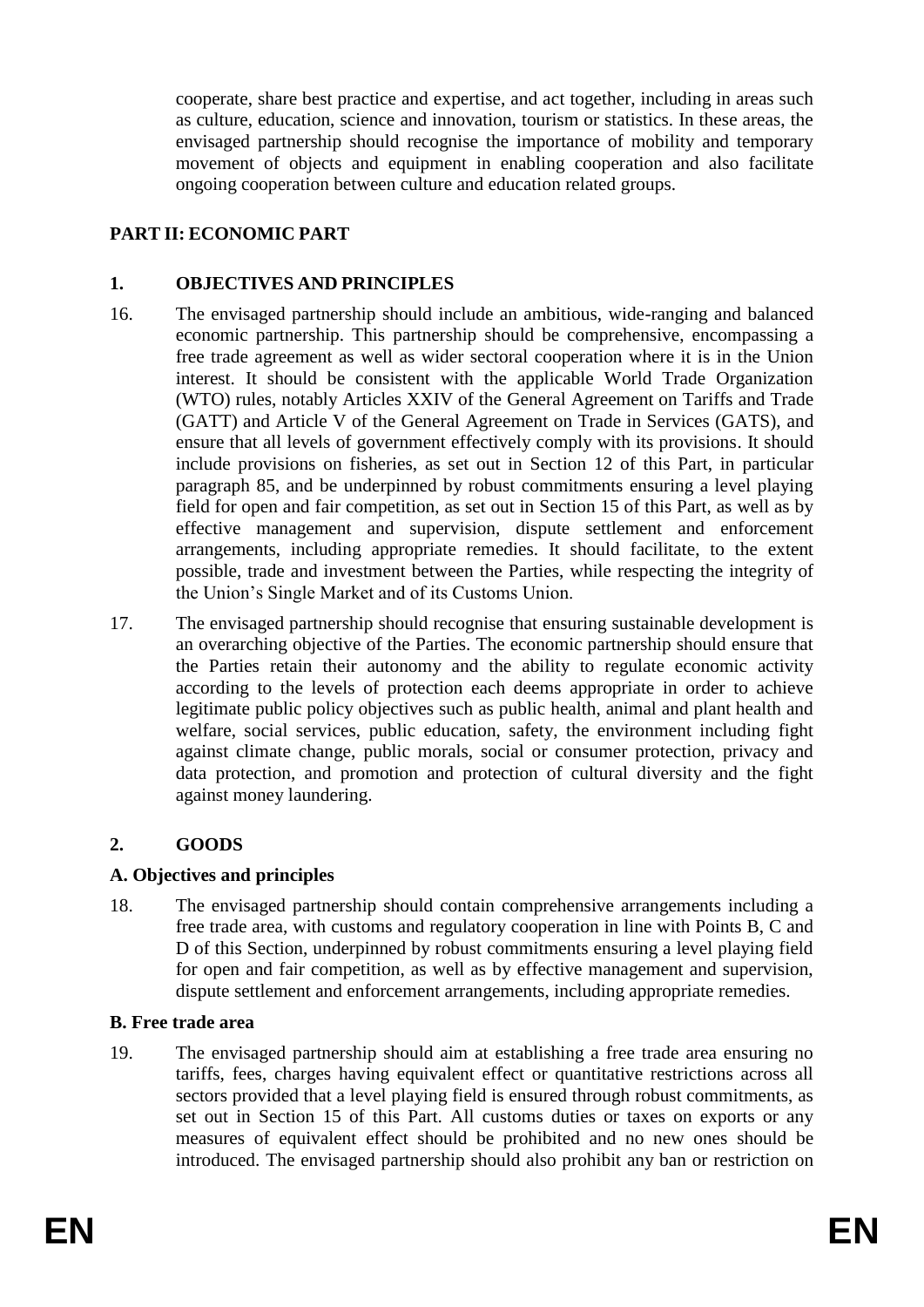trade between the Parties, including quantitative restrictions or authorisation requirements, which are not justified by the specific rules and exceptions provided for in the economic partnership, and should contain enhanced disciplines on import and export licensing, import and export monopolies, repaired goods, transhipment, remanufactured goods and origin marking.

- 20. The envisaged partnership should include appropriate rules of origin based on the standard preferential rules of origin of the Union and taking into account the Union's interest.
- 21. The envisaged partnership should also include provisions to examine jointly appropriate measures in case of errors committed by the competent authorities, in particular in the application of the preferential rules of origin. It should also set out the procedures and appropriate measures that the Parties may take where lack of administrative cooperation in customs matters, irregularities or fraud are established, and with regards to the recovery of unpaid duties in case of customs fraud.
- 22. The envisaged partnership should include provisions on antidumping, countervailing and safeguard measures providing that either Party may take appropriate measures in accordance with the WTO Agreements on Implementation of Article VI of GATT 1994, the WTO Agreement on Subsidies and Countervailing Measures, the obligations under Article XIX of GATT 1994, the WTO Agreement on Safeguards, and with Article 5 of the Agreement on Agriculture, as appropriate.

# **C. Customs cooperation and trade facilitation**

- 23. Within the framework of the Union Customs Code, the envisaged partnership should aim at optimising customs procedures, supervision and controls and facilitating legitimate trade by making use of available facilitative arrangements and technologies, while ensuring that customs authorities can take effective measures at the border to enforce legitimate public policies and protect financial interests, including the effective and efficient enforcement of intellectual property rights by customs authorities on all goods under customs control.
- 24. To this end, the envisaged partnership should build on and go beyond the WTO Trade Facilitation Agreement. It should include a comprehensive set of customsrelated provisions covering transparency, efficiency and non-discriminatory nature of customs procedures and practices.
- 25. The envisaged partnership should also provide for administrative cooperation and mutual assistance in customs and value added tax (VAT) matters including for the exchange of information to fight customs and VAT fraud and other illegal activities, and for mutual assistance for the recovery of claims related to taxes and duties.
- 26. Additionally, the envisaged partnership should include arrangements on facilitation of inspections and formalities in respect of the carriage of goods and on customs security measures, including through the mutual recognition of Authorised Economic Operators (AEO) programmes, where it is in the Union's interest and the necessary conditions regarding the security of trade in goods are met.

#### **D. Regulatory aspects**

27. While preserving regulatory autonomy, the envisaged partnership should put in place provisions to promote regulatory approaches that are transparent, efficient, promote avoidance of unnecessary barriers to trade in goods and are compatible to the extent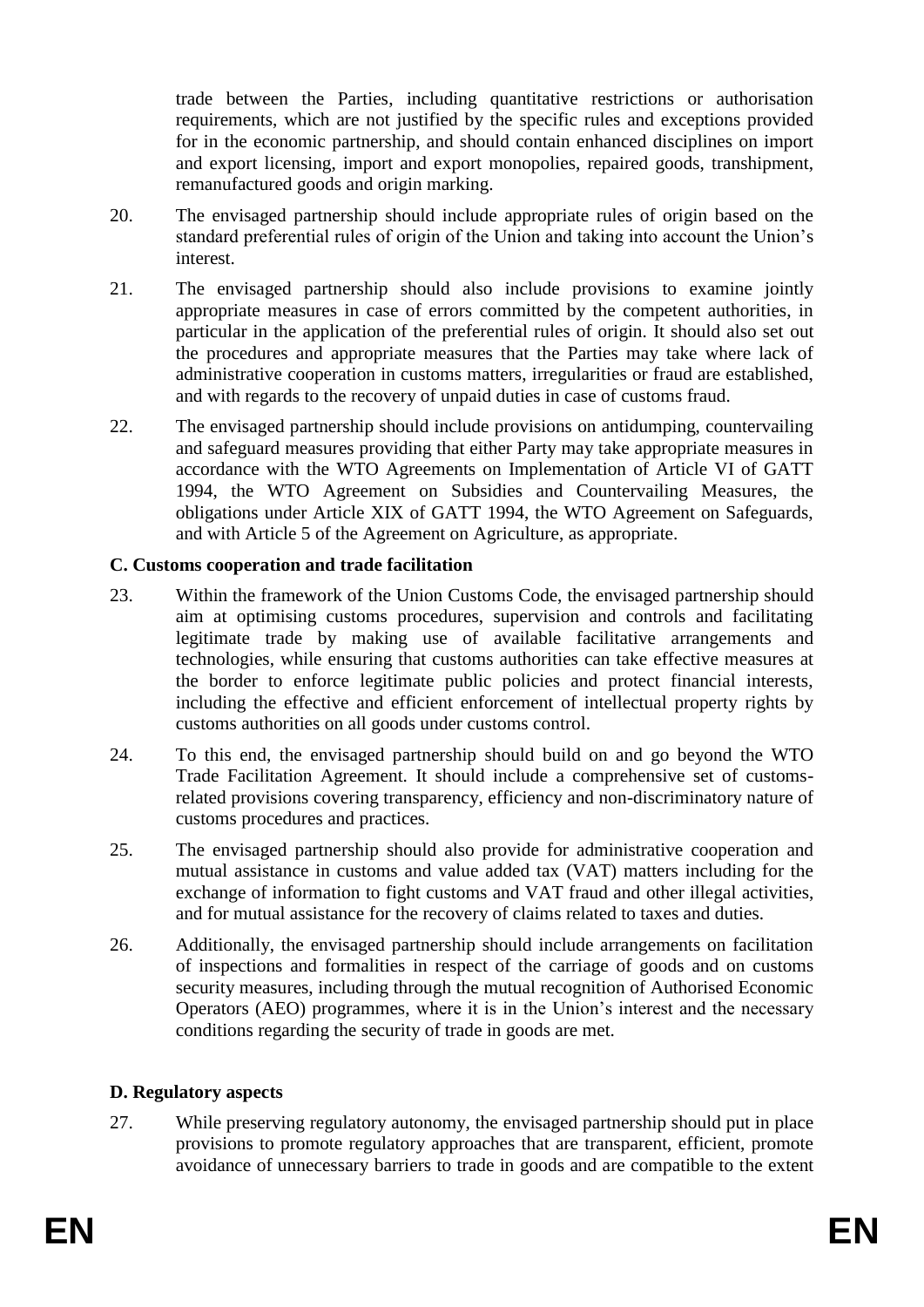possible. Disciplines on technical barriers to trade (TBT) and sanitary and phytosanitary measures (SPS) should build on and go beyond the respective WTO agreements.

- 28. Specifically, the TBT disciplines should set out principles in the fields of standardisation, technical regulations, conformity assessment, accreditation, market surveillance, metrology and labelling. The TBT provisions should include a definition of international standards, based on the shared current practice of the two Parties, and should aim at promoting the use of relevant international standards as a basis for technical regulations, as well as streamlined testing and certification requirements through, for example, the application of a risk-based approach to conformity assessment (including the use of self-certification in sectors where this is possible and appropriate). The envisaged partnership should also establish a mechanism to address expeditiously any specific trade concern related to TBT measures and include provisions aiming to ensure the timely dissemination of information about applicable TBT measures to importers and exporters in both Parties.
- 29. In the area of SPS, the envisaged partnership should build on and go beyond the WTO Agreement on SPS measures, with the objective of facilitating access to each Party's market while protecting human and animal health, as well as plant health. The SPS provisions should pursue the application of a Union-wide export authorisation process (single entity), and should recognise regionalisation in case of disease or pest outbreaks on the basis of appropriate epidemiological information provided by the exporting Party. The SPS provisions should take into account the respective international standards, guidelines and recommendations of the International Plant Protection Convention (IPPC), the World Organisation for Animal Health (OIE) and Codex Alimentarius. The SPS provisions should cover transparency and non-discrimination, avoidance of undue delays, harmonisation, the recognition of the Parties' health and pest status, control, inspections and approval procedures, audits, certification, import checks, emergency measures, approval of establishments without prior inspections, regulatory cooperation, cooperation on antimicrobial resistance, cooperation in multilateral fora relevant for SPS issues, cooperation on sustainable food systems, and the creation of a mechanism to address expeditiously specific trade concerns related to SPS measures or any relevant issues. The envisaged partnership should promote continued cooperation and exchanges on animal welfare. The envisaged partnership should uphold the application of the precautionary principle in the Union as set out in the Treaty on the Functioning of the European Union.
- 30. The envisaged partnership should establish a framework for voluntary regulatory cooperation in areas of Union interest, including exchange of information and sharing of best practice.
- 31. The envisaged partnership should include cross-cutting disciplines on good regulatory practices and transparency for the development and implementation of efficient, cost-effective regulations for goods, including early public consultations on significant new regulations or significant reviews of existing measures.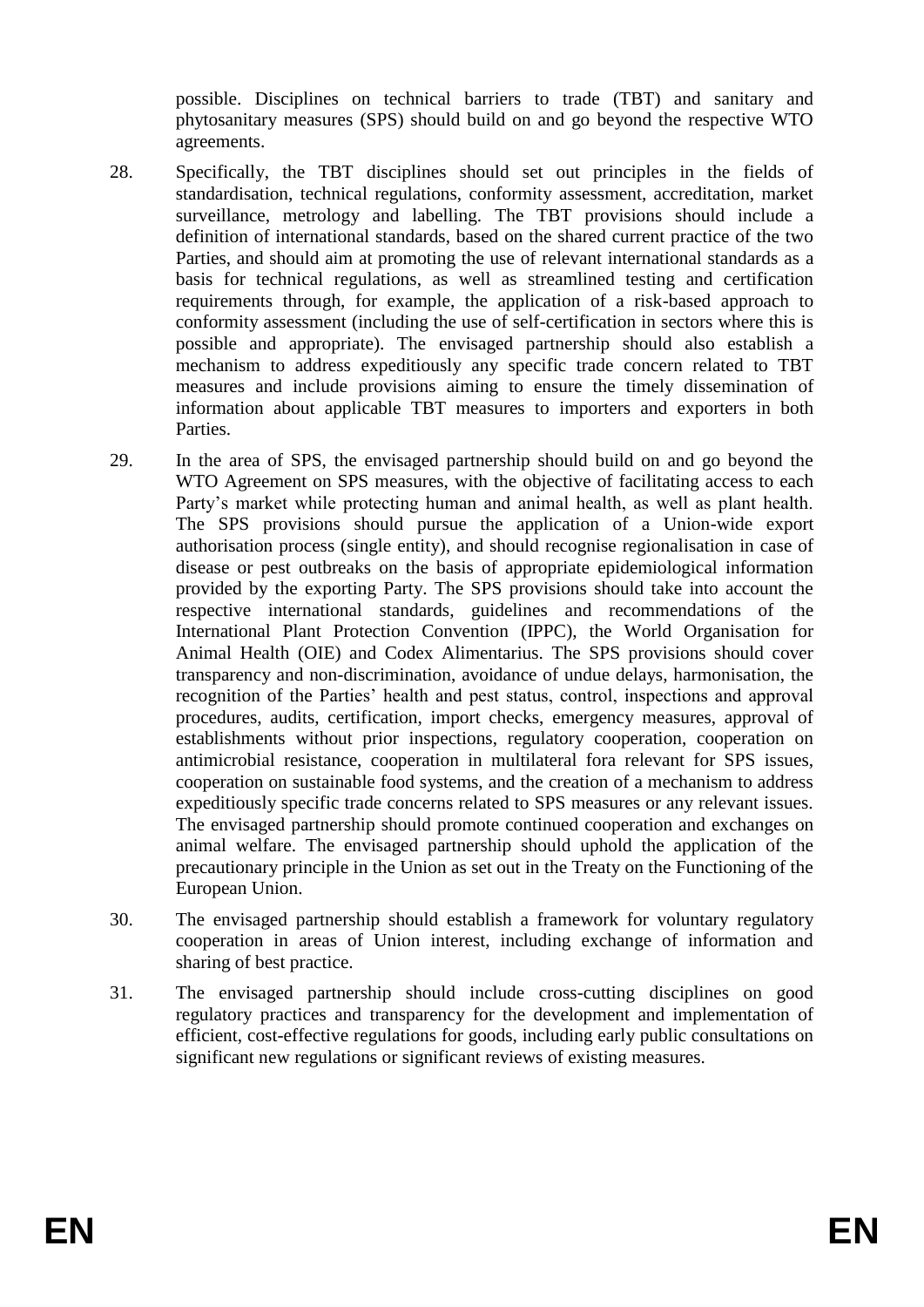# **3. SERVICES AND INVESTMENT**

# **A. Objectives and principles**

- 32. The envisaged partnership should include ambitious, comprehensive and balanced provisions on trade in services and investment in services and non-services sectors, respecting each Party's right to regulate. These provisions should aim to deliver a level of liberalisation in trade in services beyond the Parties' WTO commitments and taking into account existing Union free trade agreements.
- 33. In line with Article V of the General Agreement on Trade in Services (GATS), the envisaged partnership should aim at substantial sectoral coverage, covering all modes of supply and providing for the absence of substantially all discrimination in the covered sectors. The envisaged partnership should provide for exceptions and limitations as appropriate, including the exclusion of activities carried out in the exercise of governmental authority. Audio-visual services should be excluded from the provisions related to liberalisation. The high quality of the Union's public services should be preserved in accordance with the Treaty on the Functioning of the European Union and in particular Protocol No 26 on Services of General Interest, and taking into account the Union's reservations in this area, including in the GATS. The provisions on services and investment should cover sectors such as professional and business services, telecommunications services, courier and postal services, distribution services, environmental services, financial services and transport services<sup>5</sup>

# **B. Market access and non-discrimination**

- 34. The envisaged partnership should include provisions on market access and national treatment under host state rules for the Parties' service providers and investors, as well as address performance requirements imposed on investors.
- 35. It should include provisions that would allow for the entry and temporary stay of natural persons for business purposes in defined areas. However, nothing in the envisaged partnership should prevent the Parties from applying their national laws, regulations and requirements regarding entry and stay, provided that, in doing so, they do not nullify or impair the benefits accruing from the envisaged partnership. The laws, regulations and requirements existing in the Union regarding working conditions and workers' rights should continue to apply.

# **C. Regulatory aspects**

- 36. While preserving the regulatory autonomy of the Parties, the envisaged partnership should include provisions to promote regulatory approaches that are transparent, efficient, compatible to the extent possible, and which promote avoidance of unnecessary regulatory requirements.
- 37. In this context, the envisaged partnership should cover disciplines on domestic regulation. These should include horizontal provisions in line with Union practice in free trade agreements, such as on licensing procedures, and regulatory provisions in line with existing Union free trade agreements in specific sectors such as telecommunication services, financial services, delivery services, and international maritime transport services.

<sup>&</sup>lt;u>.</u> <sup>5</sup> In respect to certain transport services, see also section 10 below.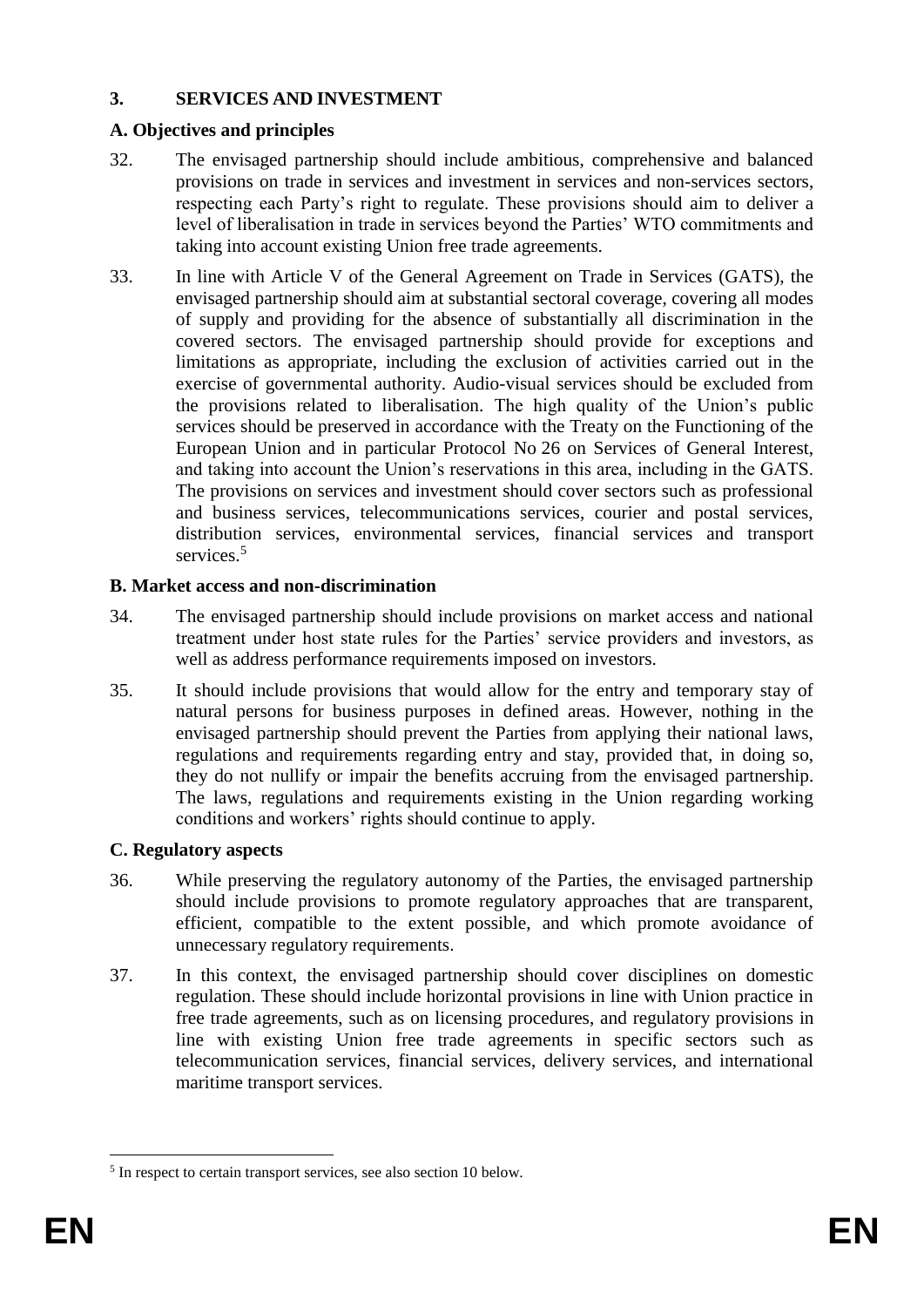- 38. The envisaged partnership should reaffirm the Parties' commitment to providing, through sectoral provisions in telecommunication services, for fair and equal access to public telecommunication networks and services to each other's services suppliers and address anticompetitive practices.
- 39. The envisaged partnership should establish a framework for voluntary regulatory cooperation in areas of Union interest, including exchange of information and sharing of best practice.
- 40. The envisaged partnership should include cross-cutting disciplines on good regulatory practices and transparency for the development and implementation of efficient, cost-effective regulations for services and investment, including early public consultations on significant new regulations or significant reviews of existing measures.
- 41. The envisaged partnership should also include a framework for negotiations on the conditions for the competent domestic authorities to recognise professional qualifications necessary to the pursuit of specific regulated professions, where in the Union's interest.

# **4. COOPERATION ON FINANCIAL SERVICES**

- 42. The envisaged partnership should reaffirm the Parties' commitment to preserving financial stability, market integrity, investor and consumer protection and fair competition, while respecting the Parties' regulatory and decision-making autonomy, and their ability to take equivalence decisions in their own interest. This is without prejudice to the Parties' ability to adopt or maintain any measure for prudential reasons. The key instrument the Parties will use to regulate interactions between their financial systems will be their respective unilateral equivalence frameworks.
- 43. The cooperation on financial services should establish close and appropriately structured voluntary cooperation on regulatory and supervisory matters, including in international bodies. This cooperation should preserve the Union's regulatory and supervisory autonomy. It should allow for informal exchange of information and bilateral discussions on regulatory initiatives and other issues of interest, for instance on equivalence. It should ensure, where possible, appropriate transparency and stability of the cooperation.

# **5. DIGITAL TRADE**

- 44. In the context of the increasing digitalisation of trade covering both services and goods, the envisaged partnership should include provisions aiming at facilitating digital trade, addressing unjustified barriers to trade by electronic means, and ensuring an open, secure and trustworthy online environment for businesses and consumers, such as on electronic trust and authentication services or on not requiring prior authorisation solely on the grounds that the service is provided by electronic means. They should also provide for consumer protection in the online environment and on unsolicited direct marketing communication. These provisions should address data flows, while not affecting the Union's personal data protection rules.
- 45. The envisaged partnership should provide for cooperation in multilateral and multistakeholder fora in areas of mutual interest, and establish a dialogue to exchange information, experience and best practice relating to emerging technologies.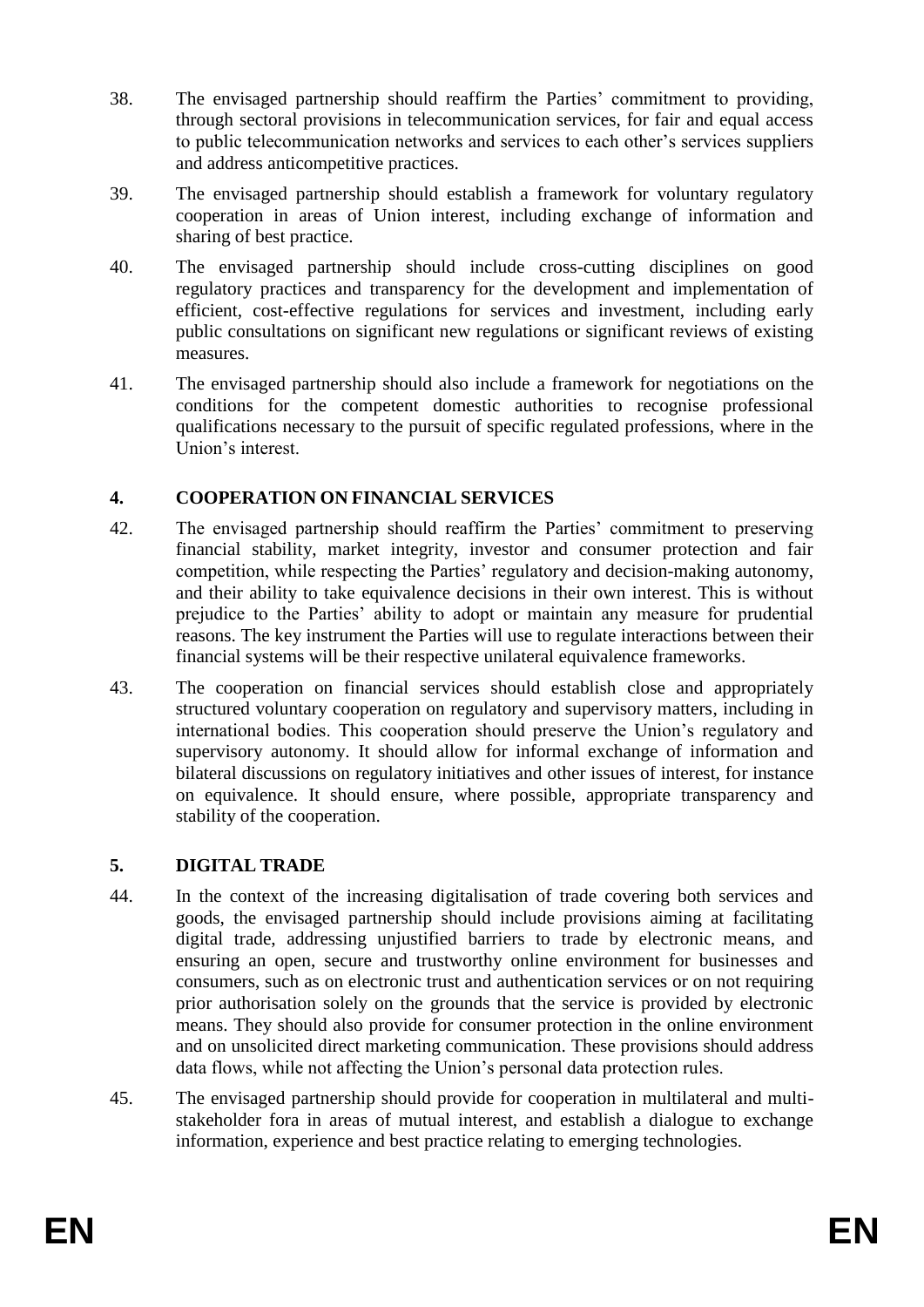### **6. CAPITAL MOVEMENTS AND PAYMENTS**

46. The envisaged partnership should include provisions to enable the movement of capital and payments related to transactions liberalised under the envisaged partnership. It should entail safeguard and carve-out provisions (for example, concerning the Union's economic and monetary union and balance of payments), which should be in accordance with the Treaty on the Functioning of the European Union on free movement of capital.

### **7. INTELLECTUAL PROPERTY**

- 47. The envisaged partnership should provide for the protection and enforcement of intellectual property rights to stimulate innovation, creativity and economic activity, going beyond the standards of the WTO Agreement on Trade-Related Aspects of Intellectual Property Rights (TRIPs) and the World Intellectual Property Organization (WIPO) conventions where relevant.
- 48. The envisaged partnership should preserve the Parties' current high levels of protection of intellectual property, such as copyright and related rights, trademarks, unregistered and registered design rights, geographical indications, patents, undisclosed information or plant variety rights. The envisaged partnership should confirm the protection of existing geographical indications as provided for in the Withdrawal Agreement and establish a mechanism for the protection of future geographical indications ensuring the same level of protection as that provided for by the Withdrawal Agreement.
- 49. The envisaged partnership should also ensure the effectiveness of enforcement of intellectual property rights, including in the digital environment and at the border.
- 50. The envisaged partnership should establish an appropriate mechanism for cooperation and exchange of information between the Parties on intellectual property issues of mutual interest, such as respective approaches and processes regarding trademarks, designs and patents.

# **8. PUBLIC PROCUREMENT**

- 51. Noting the United Kingdom's envisaged accession to the WTO Government Procurement Agreement (GPA), the envisaged partnership should provide for mutual opportunities in the Parties' respective public procurement markets based on the United Kingdom's access offer for accession to the GPA and beyond their commitments under the GPA in specific areas, without prejudice to their domestic rules to protect their essential security interests. These areas should include relevant procurement not covered by the GPA such as procurement in the utilities sectors not covered under the GPA. National treatment should ensure treatment no less favourable than that accorded to locally-established suppliers or service providers.
- 52. The envisaged partnership should commit the Parties to standards based on and going beyond those of the GPA ensuring transparency of market opportunities, public procurement rules, procedures and practices. Building on these standards, the envisaged partnership should address the risk of arbitrary behaviour when awarding contracts, and make available effective and accessible remedies and review procedures, including before judicial authorities.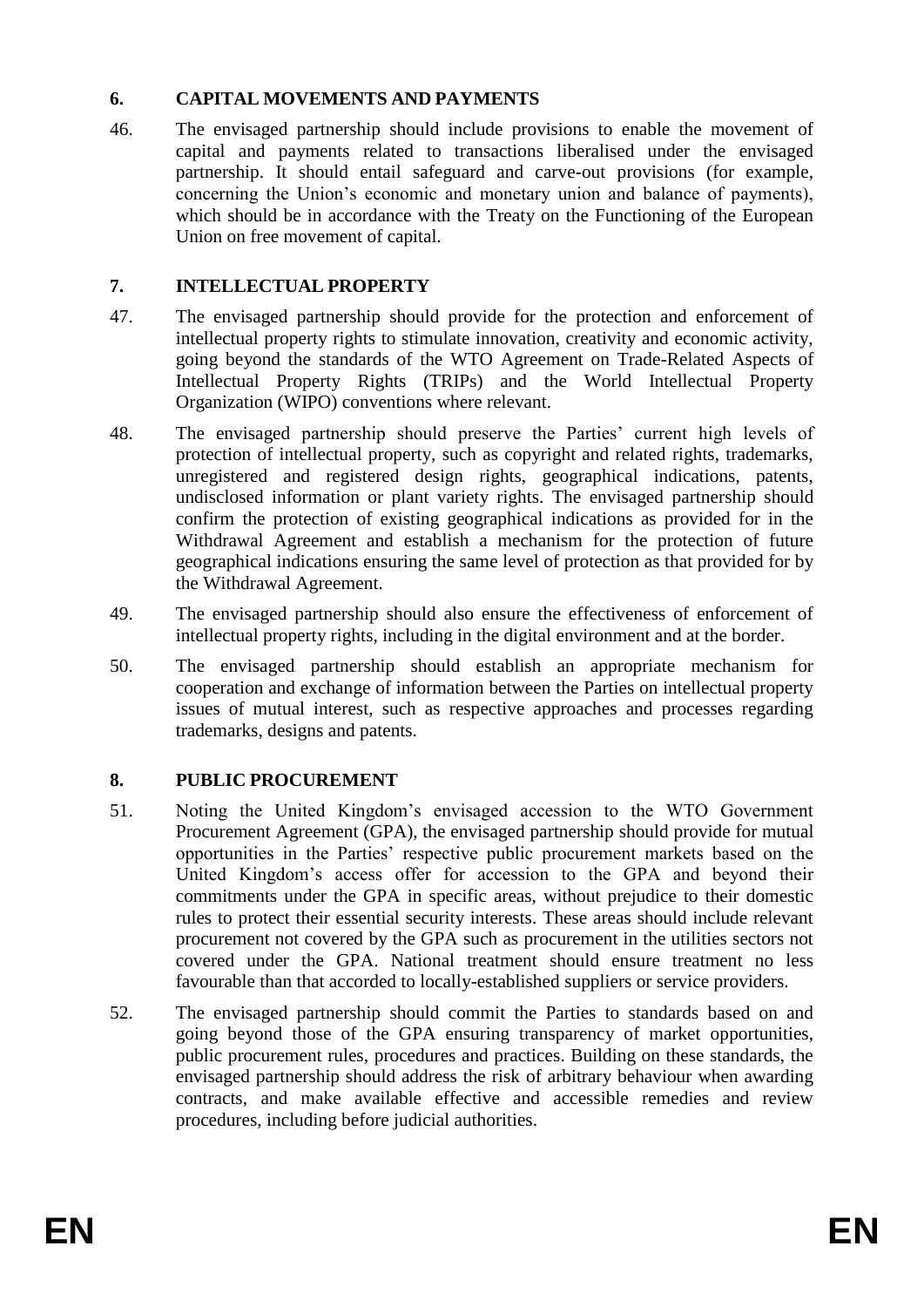# **9. MOBILITY**

- 53. Mobility arrangements, including on visa-free travel for short-term stays, in the envisaged partnership should be based on non-discrimination between the Union Member States and full reciprocity.
- 54. The envisaged partnership should aim at setting out conditions for entry and stay for purposes such as research, study, training and youth exchanges.
- 55. The envisaged partnership should address social security coordination, having appropriate regard to future movement of persons.
- 56. Any provisions should be without prejudice to the Common Travel Area (CTA) arrangements as they apply between the United Kingdom and Ireland, as referred to in Article 38(2) of the Withdrawal Agreement and in Article 3 of the Protocol on Ireland/Northern Ireland.

### **10. TRANSPORT**

### **A. Aviation**

### **a) Air transport**

- 57. The envisaged partnership should address comprehensively the aviation relationship with the United Kingdom. It should ensure, on the basis of commercial principles and fair and equal opportunities to compete, a reciprocal, sustainable and balanced opening of markets while preserving the internal market for air transport services. Certain elements of the envisaged partnership may be implemented in a phased approach.
- 58. The envisaged partnership should ensure that all Union air carriers are treated equally and in a non-discriminatory manner, regardless of nationality, in all matters covered by the agreement.
- 59. It should include provisions related to applications from air carriers for operating authorisations based on procedures with minimum delay.
- 60. The envisaged partnership should encompass on a reciprocal basis certain traffic rights to ensure continued connectivity. However, the United Kingdom, as a nonmember of the Union, cannot have the same rights and enjoy the same benefits as a member. Elements included in the Fifth Freedom of the Air may be considered if, taking into account the geographical proximity of the United Kingdom, they are balanced with corresponding obligations and in the interest of the Union.
- 61. The envisaged partnership should provide for adequate mechanisms for verification and information exchange with the aim of ensuring mutual confidence in its implementation. It should provide for air safety and security provisions which are as stringent as possible. It should cover operational and commercial flexibility provisions, with particular emphasis put on solving "doing business" issues.
- 62. In addition to the level playing field requirements set out in in Section 15 of this Part, there should be provisions for open and fair competition specific to the aviation sector.
- 63. The envisaged partnership should not prohibit taxation on a non-discriminatory basis of aircraft fuel supplied to aircraft. The agreement should not affect the field of VAT.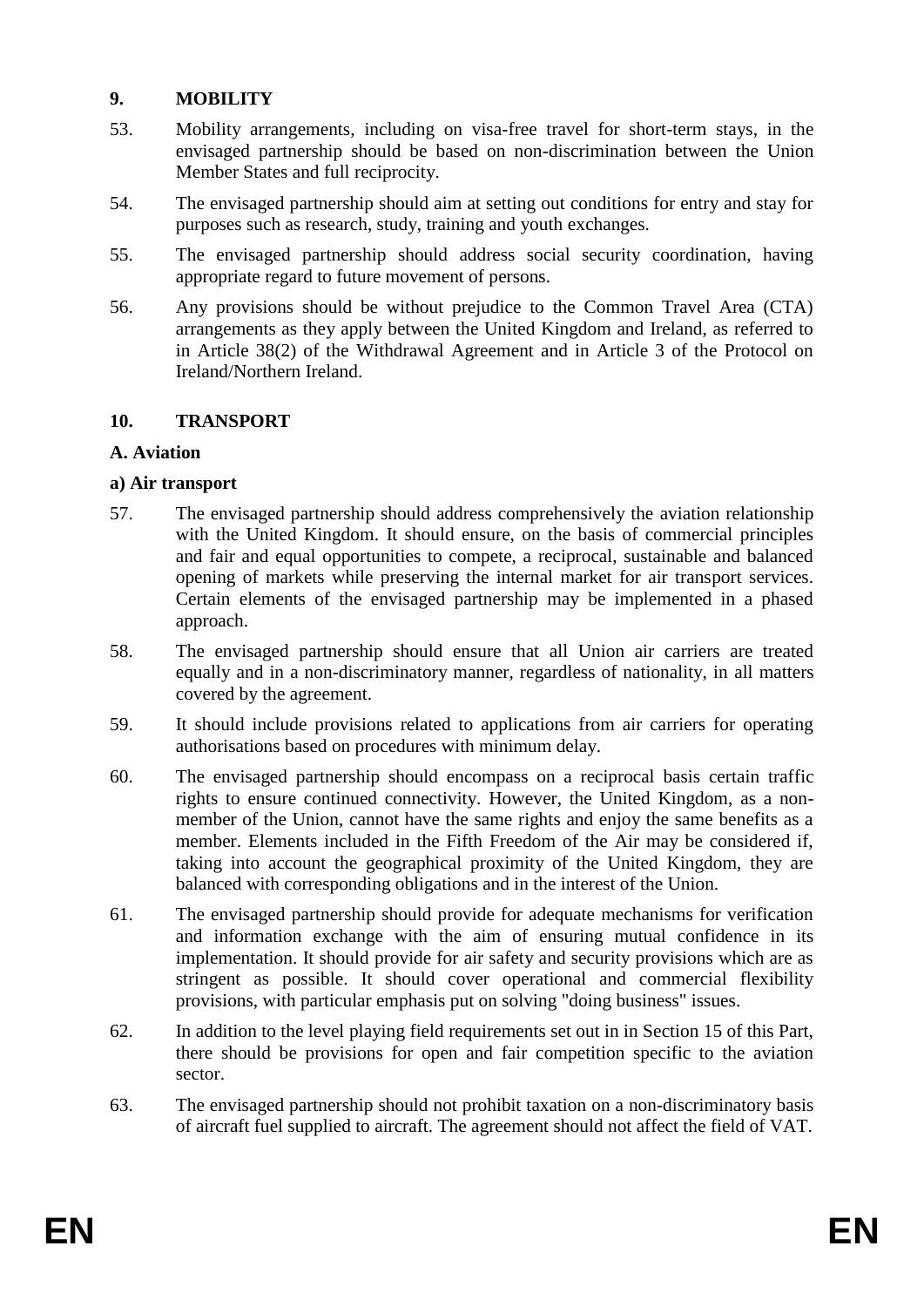### **b) Aviation safety**

- 64. The envisaged partnership should facilitate trade and investment in aeronautical products, parts and appliances through cooperation in areas such as certification and monitoring, the production oversight and environmental approval and testing. Negotiations should be based on both Parties being satisfied with the other Party's requirements, regulatory processes and capacity to implement them.
- 65. Nothing in the envisaged partnership should entail reciprocal acceptance of the standards and technical regulations of the Parties. Rather, it should limit duplication of assessments to significant regulatory differences and allow, to the extent possible, reliance on the certification system of the other Party. It may also specify modalities, based for example on the respective experience and knowledge of the other party, for the respective level of involvement of the authorities. To facilitate the achievement of the objective set out above, the envisaged partnership may also provide for regulatory co-operation.
- 66. The acceptance by one Party of findings or certificates of the other Party shall only take place when, and as long as, the first Party is able to establish and maintain confidence in the other Party's ability to discharge its obligations in accordance with the envisaged partnership. The envisaged partnership should include appropriate cooperation mechanisms to verify on a reciprocal basis the continued fitness and ability of the regulatory bodies involved in its implementation.

### **B. Road transport**

- 67. The envisaged partnership should establish open market access for bilateral road freight transport, including unladen journeys, made in conjunction with these operations:
	- by Union road haulage operators from the territory of the Union to the territory of the United Kingdom, and vice versa;
	- by United Kingdom road haulage operators to the territory of the Union, and vice versa.
- 68. The envisaged partnership should also provide for appropriate transit arrangements.
- 69. As third country operators, United Kingdom road haulage operators should not be granted the same rights and benefits as those enjoyed by Union road haulage operators in respect of road freight transport operations from one Union Member State to another ("grand cabotage") and road freight transport operations within the territory of one Union Member State ("cabotage").
- 70. In addition to the level playing field requirements set out in Section 15 of this Part, specific provisions should ensure that the common level of protection in relation to operators and drivers (including social rules) in the area of road transport is not reduced below the level provided by the common standards applicable in the Union and the United Kingdom at the end of the transition period.
- 71. The envisaged partnership should address requirements for tachograph technology.
- 72. Regarding the carriage of passengers by coach and bus (occasional and regular services), the envisaged partnership should take account of the multilateral Interbus Agreement and the Protocol to that Agreement regarding international regular and special regular services, that is currently in the process of being signed or ratified by the parties to that agreement and protocol.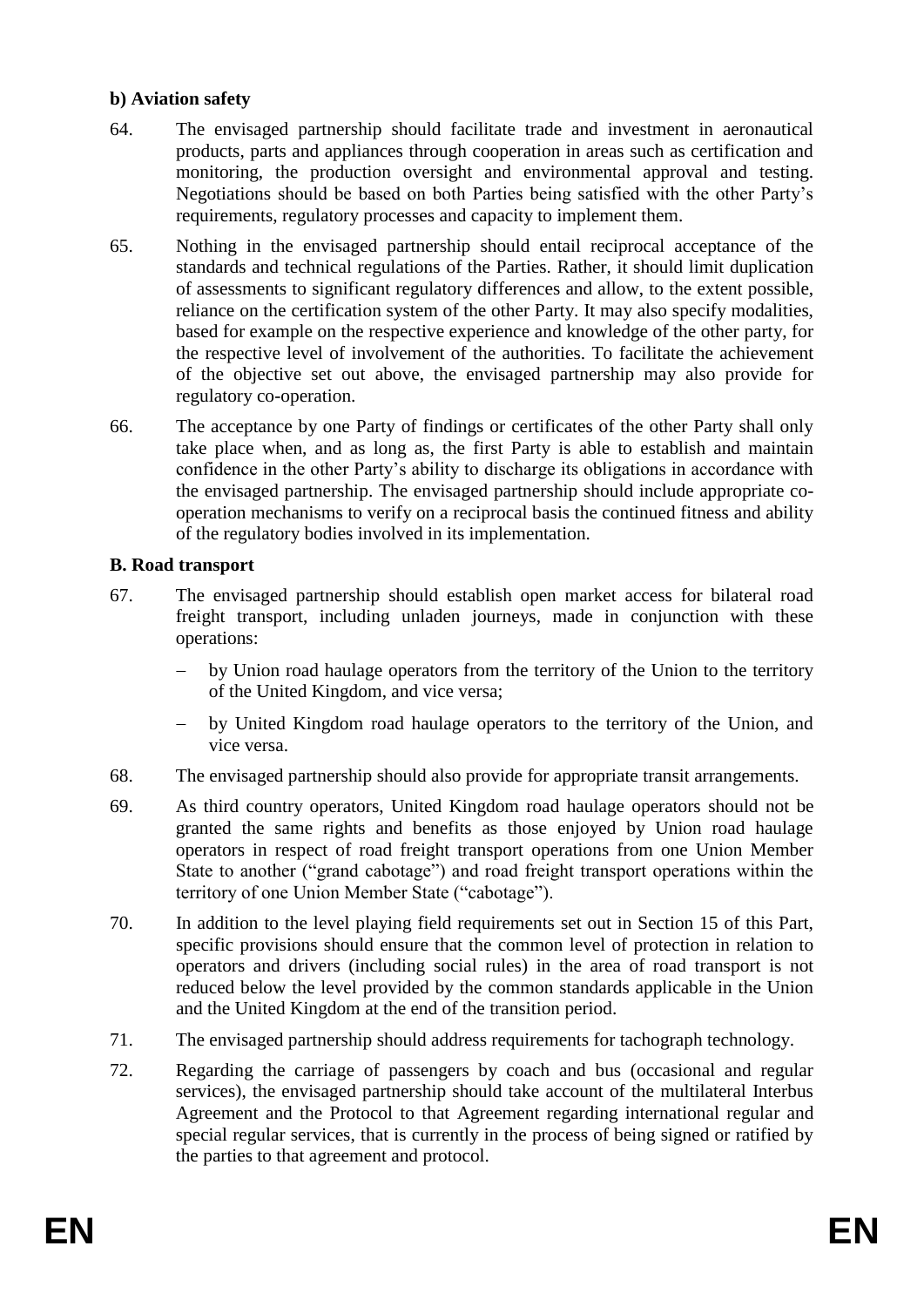### **C. Rail transport**

73. The envisaged partnership should address, if necessary, the specific situation of the Channel Tunnel.

# **11. ENERGY AND RAW MATERIALS**

#### **A. Horizontal provisions on energy and raw materials**

- 74. The envisaged partnership should include horizontal provisions addressing trade and investment-related aspects of energy and raw materials. The envisaged partnership should aim at ensuring an open, transparent, non-discriminatory and predictable business environment and addressing double-pricing in this area. It should aim at setting transparent and non-discriminatory rules for exploration and production, and specific market access rules, and include provisions on renewable energies. The envisaged partnership should also include rules that support and further promote trade and investment in the renewable energy sector.
- 75. The envisaged partnership should also enhance cooperation in the abovementioned areas. The envisaged partnership should aim at promoting the development of a sustainable and safe low-carbon economy, such as investment in renewable energies and energy efficient solutions.

#### **B. Electricity and gas**

- 76. The envisaged partnership should provide for cooperation to support the delivery of cost efficient, clean and secure supplies of electricity and gas, based on competitive markets and non-discriminatory access to networks. This cooperation requires robust level playing field commitments, including effective carbon pricing as set out in Section 15 of this Part, and the integration of renewable energy in the energy system. Competitive markets and non-discriminatory access to networks require effective unbundling of network operators, independent regulation, and measures to prevent abusive practices affecting wholesale energy markets.
- 77. The envisaged partnership should provide for the establishment of a framework to facilitate technical cooperation between electricity and gas networks operators and organisations for electricity and gas. Taking account of the fact that the United Kingdom will leave the internal market in energy, the framework should also include mechanisms to ensure as far as possible security of supply and efficient trade over interconnectors over different timeframes.

#### **C. Civil nuclear**

- 78. Recognising the importance of nuclear safety and non-proliferation, the envisaged partnership should include provisions for wide-ranging cooperation between the Euratom and the United Kingdom on peaceful uses of nuclear energy.
- 79. The provisions on nuclear cooperation should be based on respecting international conventions and treaties. The provisions on nuclear cooperation should be underpinned by commitments to maintaining the high standards of nuclear safety applying at the end of the transition period, and on the commitment by Euratom and the United Kingdom to continue improving the implementation of the principles of the Convention on Nuclear Safety.
- 80. The provisions on nuclear cooperation should facilitate trade in nuclear materials and equipment, transfer of nuclear technology and enable cooperation and the exchange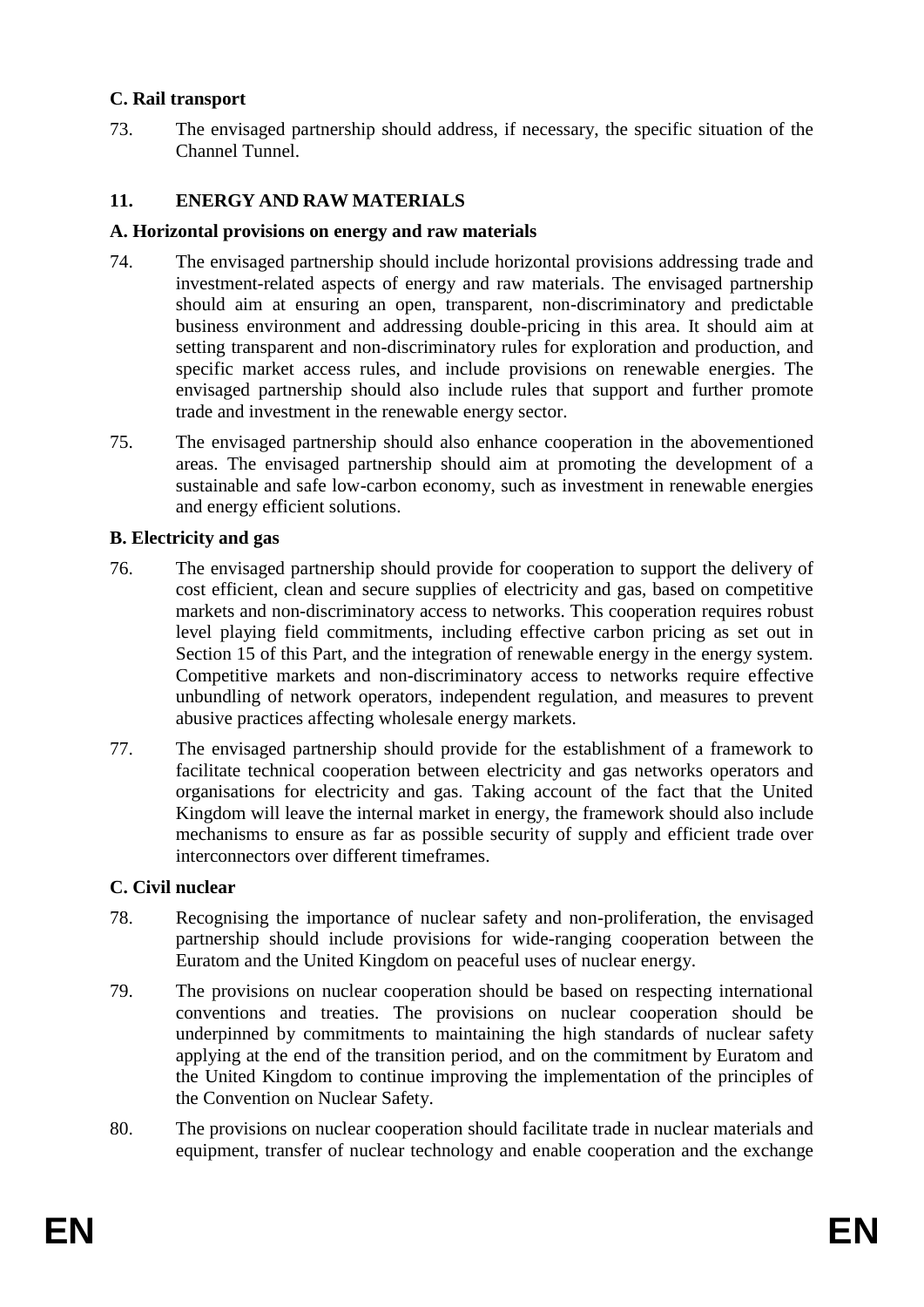of information between Euratom, the United Kingdom and its national authorities, including in relation to exchanging information on nuclear safeguards, nuclear safety, levels of radioactivity in the environment and the supply of medical radioisotopes.

# **12. FISHERIES**

- 81. The envisaged partnership should include, in its economic part, provisions on fisheries setting out a framework for the management of shared fish stocks, as well as the conditions on access to waters and resources. It should secure continued responsible fisheries that ensure the long-term conservation and sustainable exploitation of marine biological resources, in line with the relevant principles under international and Union law, notably those underpinning the Common Fisheries Policy as laid down in Regulation (EU) No 1380/2013 of the European Parliament and of the Council of 11 December 2013. The provisions on fisheries should be underpinned by effective management and supervision, and dispute settlement and enforcement arrangements, including appropriate remedies.
- 82. The provisions on fisheries should encompass cooperation on the development of measures for the sustainable exploitation and conservation of resources, including avoiding wasteful practises such as discarding. Such measures should be nondiscriminatory and follow a science-based approach aligned to the objective of achieving maximum sustainable yield for concerned stocks. The envisaged partnership should include provisions for collaboration in data collection and research.
- 83. Besides the cooperation on conservation, management and regulation, the objective of the provisions on fisheries should be to uphold Union fishing activities. In particular, it should aim to avoid economic dislocation for Union fishermen that have traditionally fished in the United Kingdom waters.
- 84. To reach this objective, the provisions on fisheries should build on existing reciprocal access conditions, quota shares and the traditional activity of the Union fleet, and therefore:
	- provide for continued reciprocal access, for all relevant species, by Union and United Kingdom vessels to the waters of the Union and the United Kingdom;
	- define stable quota shares, which can only be adjusted with the consent of both Parties;
	- include modalities for transfers and exchanges of quotas and for the setting of annual or multi-annual total allowable catches (or effort limitations) on the basis of long-term management strategies;
	- organise the modalities for obtaining fishing authorisations and the provisions that ensure equality of treatment and compliance, including joint control and inspection activities.
- <span id="page-20-0"></span>85. The terms on access to waters and quota shares shall guide the conditions set out in regard of other aspects of the economic part of the envisaged partnership, in particular of access conditions under the free trade area as provided for in Point B of Section 2 of this Part.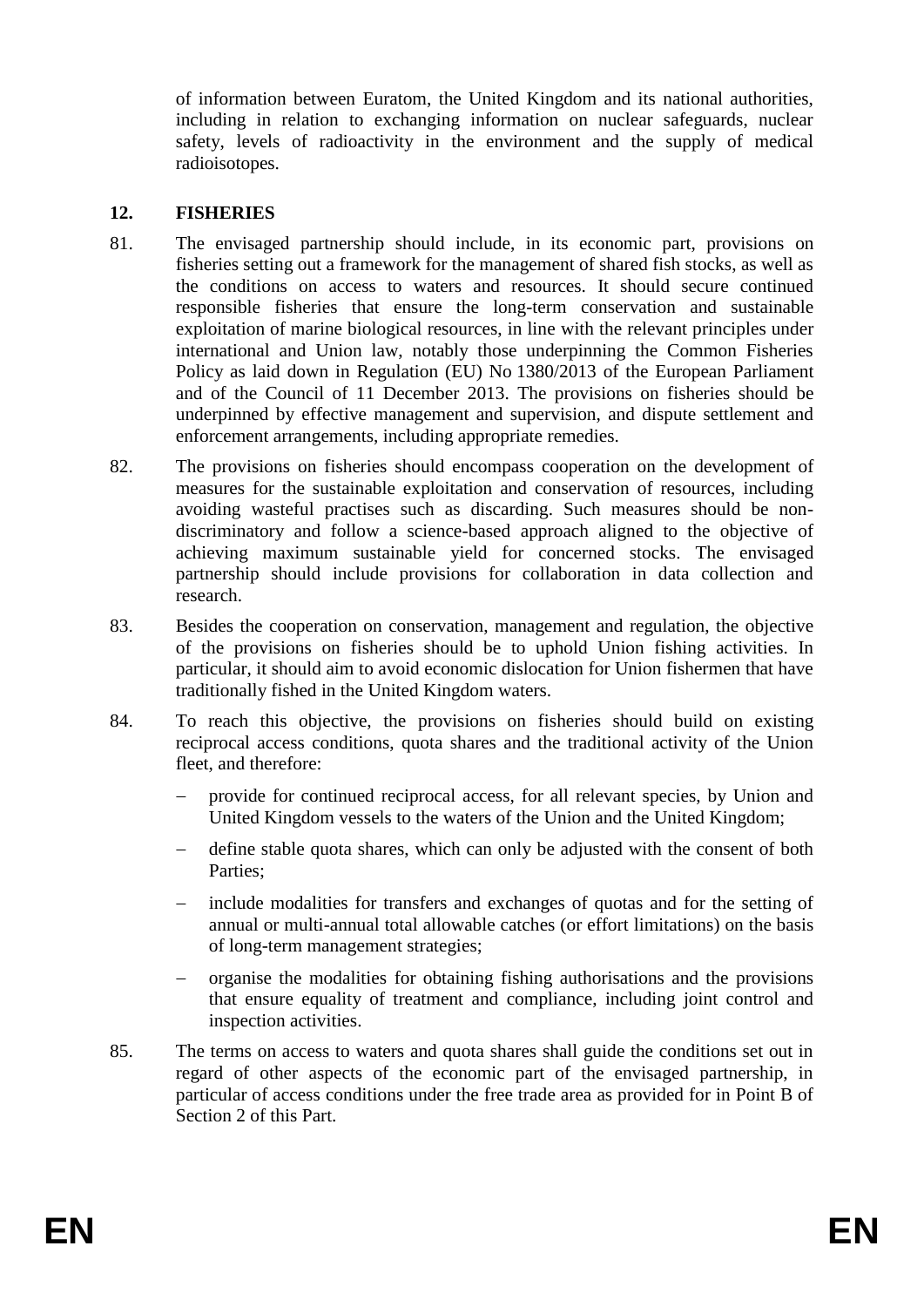86. The provisions on fisheries should be established by 1 July 2020, in order for it to be in place in time to be used for determining fishing opportunities for the first year after the transition period.

# **13. SMALL AND MEDIUM-SIZED ENTERPRISES**

87. The envisaged partnership should include a specific chapter on small and medium sized enterprises (SMEs) which should assist SMEs to take full advantage of the envisaged partnership, inter alia through increasing the level of awareness among SMEs and enhancing their access to useful information on rules, regulations and procedures related to doing business, including public procurement.

### **14. GLOBAL COOPERATION**

88. The envisaged partnership should include provisions recognising the importance of global cooperation to address issues of shared economic, environmental and social interest. As such, while preserving their decision-making autonomy, the envisaged partnership should envisage cooperation in international fora, such as the G7 and the G20, where it is in their mutual interest, including in the areas of: climate change; sustainable development; cross-border pollution; environmental protection; public health and consumer protection; financial stability; and the fight against trade protectionism.

# **15. LEVEL PLAYING FIELD AND SUSTAINABILITY**

### **A. General**

- <span id="page-21-0"></span>**89.** Given the Union and the United Kingdom's geographic proximity and economic interdependence, the envisaged partnership must ensure open and fair competition, encompassing robust commitments to ensure a level playing field. These commitments should be commensurate with the scope and depth of the overall envisaged partnership and the economic connectedness of the Parties. These commitments should prevent distortions of trade and unfair competitive advantages. To that end, the envisaged agreement should uphold the common high standards in the areas of State aid, competition, state-owned enterprises, social and employment standards, environmental standards, climate change, and relevant tax matters. In so doing, the agreement should rely on appropriate and relevant Union and international standards. It should include adequate mechanisms to ensure effective implementation domestically, enforcement and dispute settlement, including appropriate remedies. The Union should also have the possibility to apply autonomous interim measures to react quickly to disruptions of the equal conditions of competition in relevant areas.
- **90.** The envisaged partnership should commit the Parties to continue improving their respective levels of protection with the goal of ensuring high levels of protection in the areas referred to in paragraph [89.](#page-21-0) The governing body should be empowered to modify the level playing field commitments in order to include additional areas or to lay down higher standards over time.

# **B. Competition**

91. The envisaged partnership should ensure the application of Union State aid rules to and in the United Kingdom. For aid granted by the United Kingdom affecting trade between Great Britain and the Union, the United Kingdom should set up an independent and adequately resourced enforcement authority with effective powers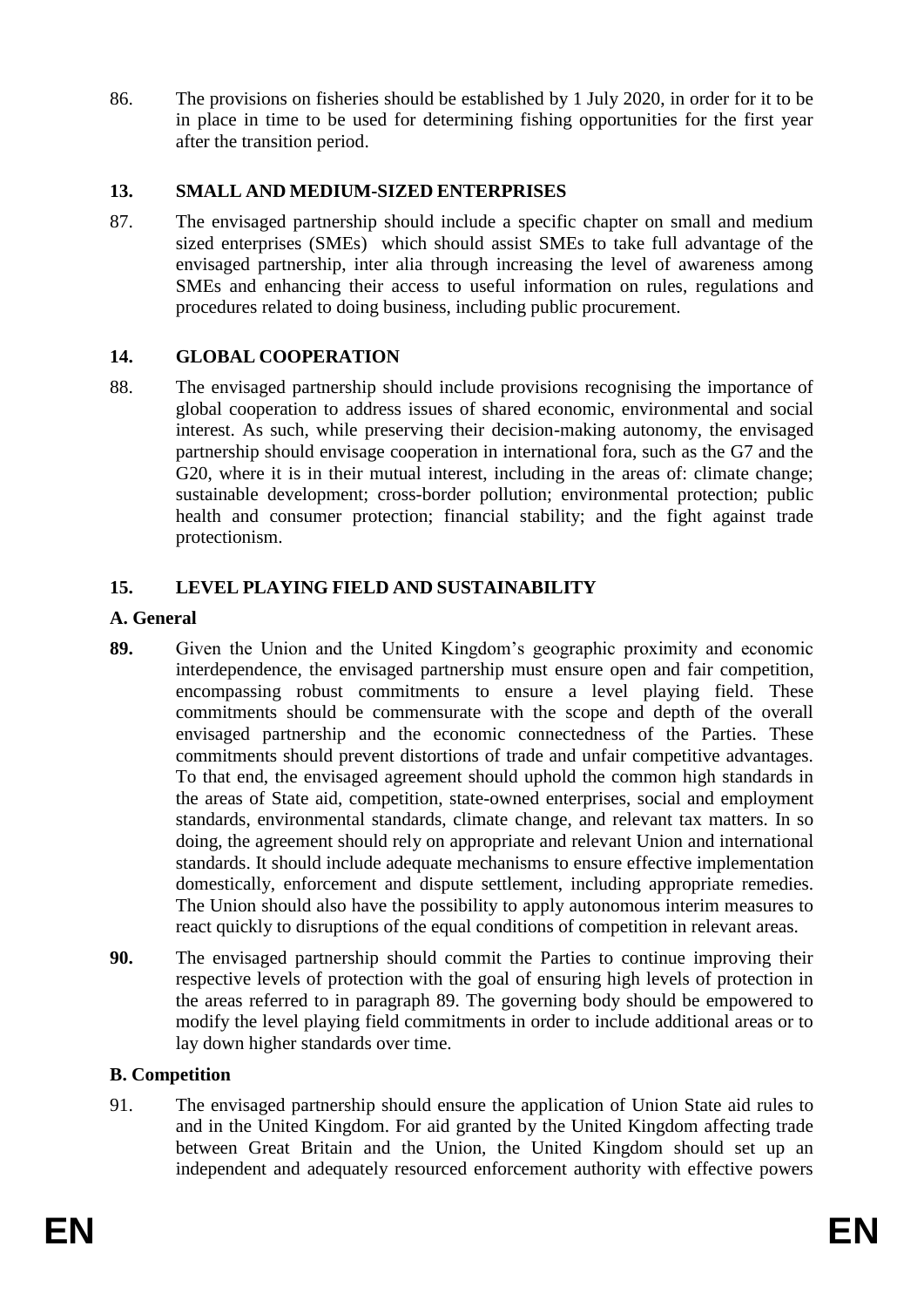to enforce the applicable rules, which should work in close cooperation with the Commission. Disputes about the application of State aid rules in the United Kingdom should be subject to dispute settlement.

92. The envisaged partnership should provide that anticompetitive agreements, abuses of dominant position and concentrations of undertakings that threaten to distort competition are prohibited, unless remedied, in so far as they affect trade between the Union and the United Kingdom. The Parties should also commit to effective enforcement via a competition law and domestic administrative and judicial proceedings, permitting the effective and timely action against violations of competition rules, and to effective remedies.

### *C. State-owned enterprises*

93. The envisaged partnership should include provisions on state-owned enterprises, designated monopolies and enterprises granted special rights or privileges to ensure that they do not distort competition or create barriers to trade and investment.

### *D. Taxation*

- 94. The envisaged partnership should recognise and commit the Parties to implementing the principles of good governance in the area of taxation, including the global standards on transparency and exchange of information, fair taxation, and the OECD standards against Base Erosion and Profit Shifting (BEPS). It should ensure that the United Kingdom applies the common standards applicable within the Union and the United Kingdom at the end of the transition period in relation to at least the following areas: exchange of information on income, financial accounts, tax rulings, country-by-country reports, beneficial ownership and potential cross-border taxplanning arrangements. It should also ensure that the United Kingdom applies the common standards applicable within the Union and the United Kingdom at the end of the transition period in relation to the fight against tax avoidance practices and public country-by-country reporting by credit-institutions and investment firms.
- 95. The envisaged partnership should reaffirm the Parties' commitment to curb harmful tax measures, taking into account the G20-OECD BEPS Action Plan. They should also ensure that the United Kingdom reaffirms its commitment to the Code of Conduct for Business Taxation.

# *E. Labour and social protection*

- <span id="page-22-0"></span>96. The envisaged partnership should ensure that the level of labour and social protection provided by laws, regulations and practices is not reduced below the level provided by the common standards applicable within the Union and the United Kingdom at the end of the transition period in relation to at least the following areas: fundamental rights at work; occupational health and safety, including the precautionary principle; fair working conditions and employment standards; and information and consultation rights at company level and restructuring. It should also protect and promote social dialogue on labour matters among workers and employers, and their respective organisations, and governments.
- 97. The envisaged partnership should ensure the United Kingdom's effective enforcement of its commitments and of its laws, regulations and practices reflecting those commitments, through adequately resourced domestic authorities, an effective system of labour inspections and effective administrative and judicial proceedings.

# *F. Environment*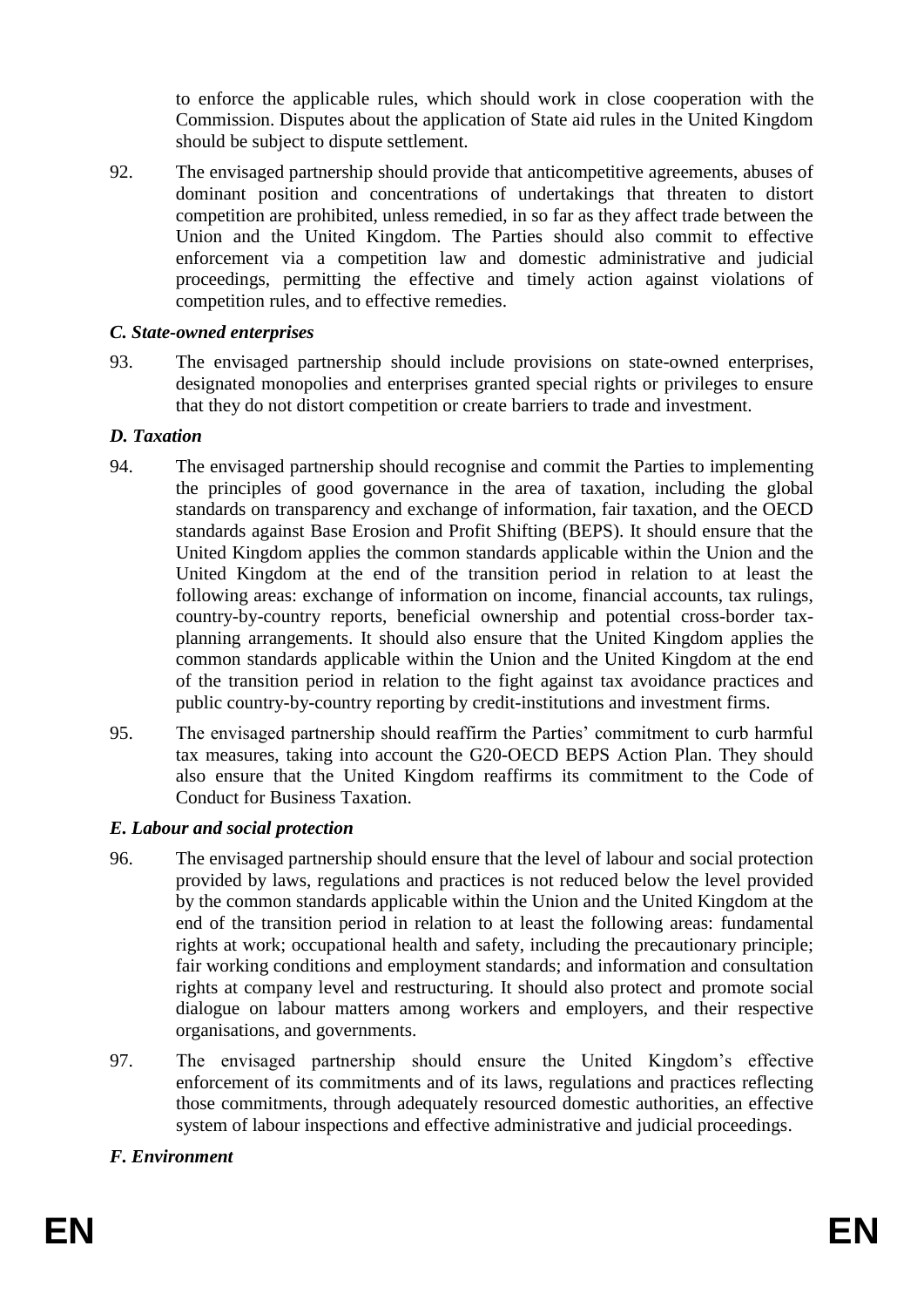- <span id="page-23-0"></span>98. The envisaged partnership should ensure that the common level of environmental protection provided by laws, regulations and practices is not reduced below the level provided by the common standards applicable within the Union and the United Kingdom at the end of the transition period in relation to at least the following areas: access to environmental information; public participation and access to justice in environmental matters; environmental impact assessment and strategic environmental assessment; industrial emissions; air emissions and air quality targets and ceilings; nature and biodiversity conservation; waste management; the protection and preservation of the aquatic environment; the protection and preservation of the marine environment; the prevention, reduction and elimination of risks to human health or the environment arising from the production, use, release and disposal of chemical substances; and climate change. This should take into account the fact that the Union and the United Kingdom share a common biosphere in respect of crossborder pollution. The envisaged partnership should lay down minimum commitments reflecting standards, including targets, in place at the end of the transition period in those areas, where relevant. The envisaged partnership should ensure the Parties respect the precautionary principle and the principles that preventive action should be taken, that environmental damage should as a priority be rectified at source and that the polluter should pay.
- 99. The envisaged partnership should ensure that the United Kingdom implements a transparent system for the effective domestic monitoring, reporting, oversight and enforcement of its obligations by an independent and adequately resourced body or bodies.

### *G. Fight against climate change*

- <span id="page-23-1"></span>100. The envisaged partnership should reaffirm the Parties' commitments to effectively implement international agreements to tackle climate change, including those established under the United Nations Framework Conventions on Climate Change (UNFCCC), such as the Paris Agreement.
- 101. The envisaged partnership should ensure that the United Kingdom maintains a system of carbon pricing of at least the same effectiveness and scope as provided by the common standards, including targets, agreed within the Union before the end of the transition period and applicable for the period thereafter. The Parties should consider linking a United Kingdom national greenhouse gas emissions trading system with the Union's Emissions Trading System (ETS). Such linking of systems should be based on the conditions agreed within the Union, ensure the integrity of the Union's ETS and a level playing field, and provide for the possibility to increase the level of ambition over time.
- <span id="page-23-2"></span>102. The envisaged partnership should also ensure that in areas not covered by a system of carbon pricing, the United Kingdom does not reduce the level of protection below the level provided by the common standards, including targets, agreed within the Union by the end of the transition period and applicable for the period thereafter.
- 103. The envisaged partnership should ensure the United Kingdom implements a transparent system for the effective domestic monitoring, reporting, oversight and enforcement of its obligations by an independent and adequately resourced body or bodies.

# *H. Other instruments for sustainable development*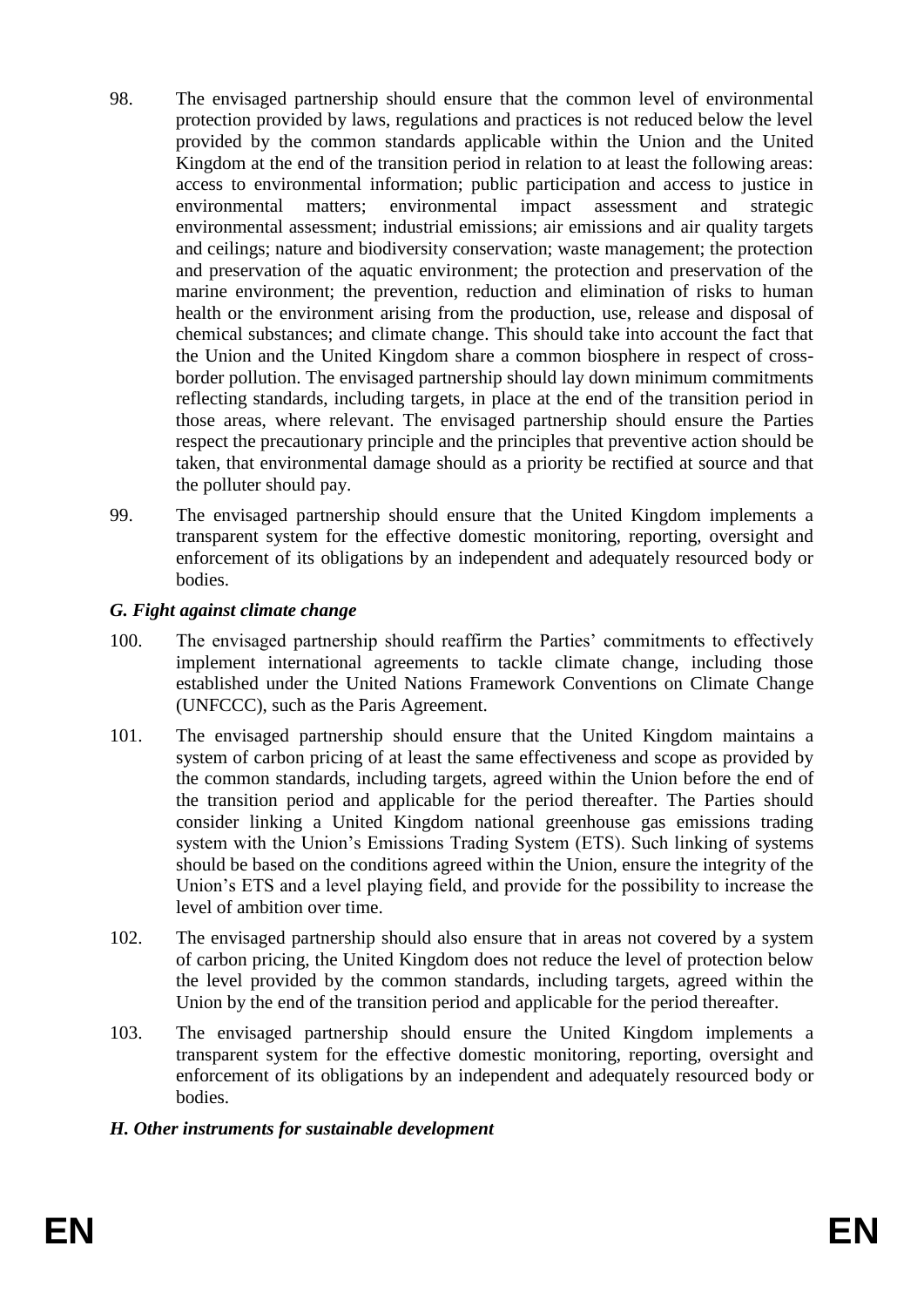- 104. In line with the Parties' objective of ensuring sustainable development, the envisaged partnership should promote the implementation of the United Nations 2030 Agenda for sustainable development. It should include provisions on adherence to and effective implementation of relevant internationally agreed principles and rules. This should include conventions of the International Labour Organisation (ILO) and the Council of Europe European Social Charter. The envisaged partnership should also cover multilateral environmental agreements including those related to climate change, in particular the Paris Agreement, and climate change mitigation-related multilateral initiatives, such as in the International Maritime Organization (IMO).
- 105. In addition, where the Parties increase their level of environmental, social and labour and climate protection beyond the commitments in paragraphs [96,](#page-22-0) [98](#page-23-0) and [100](#page-23-1) to [102,](#page-23-2) the envisaged partnership should prevent them from lowering those additional levels in order to encourage trade and investment.
- 106. To this end, the envisaged partnership should promote a greater contribution of trade and investment to sustainable development, including by addressing through bilateral cooperation and in international fora, and other means, areas such as the facilitation of trade in environmental and climate-friendly goods and services and the promotion of voluntary sustainability assurance schemes and of corporate social responsibility. It should in particular envisage cooperation in international fora, such as the UNFCCC, the G7 and the G20, and bilaterally to increase the level of ambition on sustainable development and in the fight against climate change. It should also promote trade favouring low-emission, climate resilient development. The envisaged partnership should furthermore promote trade in legally obtained and sustainably managed natural resources, in particular in relation to biodiversity, fauna and flora, aquatic ecosystem, forestry products, and cover relevant international instruments and practices.
- 107. The envisaged partnership should provide for civil society participation and dialogue.
- 108. The envisaged partnership should provide for the monitoring of the implementation of the commitments and of the social and environmental impacts of the envisaged partnership through inter alia public review, public scrutiny and mechanisms to address disputes as well as instruments of encouragement and trade related cooperation activities, including in relevant international fora.

#### **16. GENERAL EXCEPTIONS**

109. The envisaged partnership should include general exceptions, applicable to the relevant parts of the envisaged partnership, including regarding security, balance of payments, prudential supervision and taxation based on the relevant articles of WTO agreements.

# **PART III: SECURITY PART**

# **1. OBJECTIVES AND PRINCIPLES**

110. With a view to the Union's security and the safety of its citizens, the Parties should establish a broad, comprehensive and balanced security partnership. This partnership will take into account geographic proximity and evolving threats, including serious international crime, organised crime, terrorism, cyber-attacks, disinformation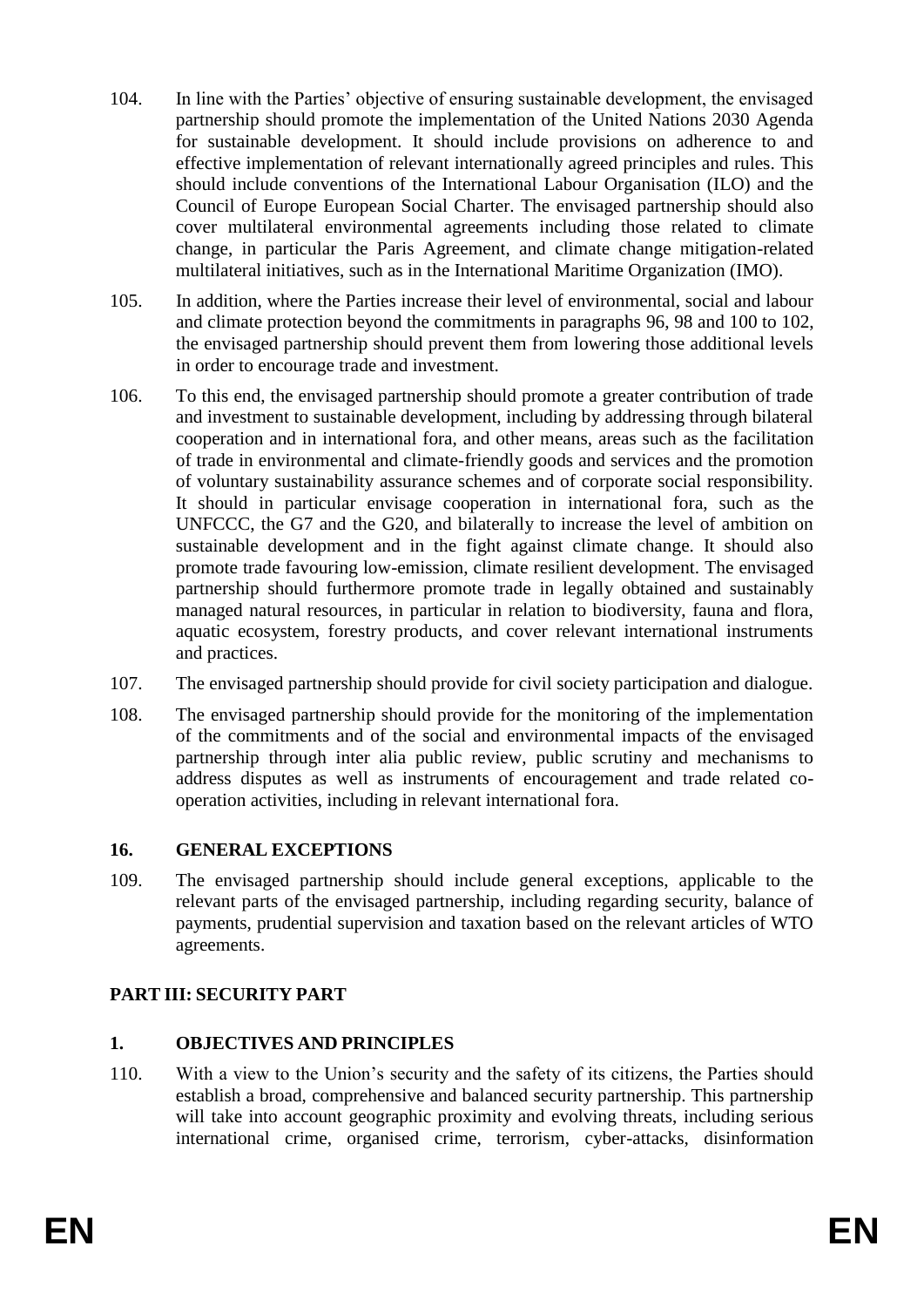campaigns, hybrid-threats, the erosion of the rules-based international order and the resurgence of state-based threats.

111. The envisaged partnership should reaffirm the Parties' commitment to promoting global security, prosperity and effective multilateralism, underpinned by their shared principles, values and interests. The security partnership should comprise law enforcement and judicial cooperation in criminal matters, foreign policy, security and defence, as well as thematic cooperation in areas of common interest.

# **2. LAW ENFORCEMENT AND JUDICIAL COOPERATION IN CRIMINAL MATTERS**

- 112. The security partnership should provide for close law enforcement and judicial cooperation in relation to the prevention, investigation, detection and prosecution of criminal offences, taking into account the United Kingdom's future status of a non-Schengen third country that does not provide for the free movement of persons. The security partnership should ensure reciprocity, preserve the autonomy of the Union's decision-making and the integrity of its legal order and take account of the fact that a third country cannot enjoy the same rights and benefits as a Member State.
- 113. The envisaged partnership should be underpinned by commitments to respect fundamental rights including adequate protection of personal data, which is an enabler for the cooperation. In this context, the envisaged partnership should provide for automatic termination of the law enforcement cooperation and judicial cooperation in criminal matters if the United Kingdom were to denounce the European Convention of Human Rights (ECHR). It should also provide for automatic suspension if the United Kingdom were to abrogate domestic law giving effect to the ECHR, thus making it impossible for individuals to invoke the rights under the ECHR before the United Kingdom's courts. The level of ambition of the law enforcement and judicial cooperation envisaged in the security partnership will be dependent on the level of protection of personal data ensured in the United Kingdom. The Commission will work toward an adequacy decision to facilitate such cooperation, if applicable conditions are met. The envisaged partnership should provide for suspension of the law enforcement and judicial cooperation set out in the security partnership, if the adequacy decision is repealed or suspended by the Commission or declared invalid by the Court of Justice of the European Union (CJEU). The security partnership should also provide for judicial guarantees for a fair trial, including procedural rights, e.g. effective access to a lawyer. It should also lay down appropriate grounds for refusal of a request for cooperation, including where such request concerns a person who has been finally convicted or acquitted for the same facts in a Member State or the United Kingdom.

# **A. Data exchange**

- 114. The envisaged partnership should establish arrangements for timely, effective, efficient and reciprocal exchanges between Passenger Information Units of Passenger Name Record (PNR) data and of the results of processing such data stored in respective national PNR processing systems. It should also provide a basis for transfers of PNR data by air carriers to the United Kingdom for the flights between the United Kingdom and a Member State. Such arrangements should comply with the relevant requirements, including those set out in the Opinion 1/15 of the CJEU.
- 115. The envisaged partnership should provide for arrangements between the Parties ensuring reciprocal access to data available at the national level on DNA and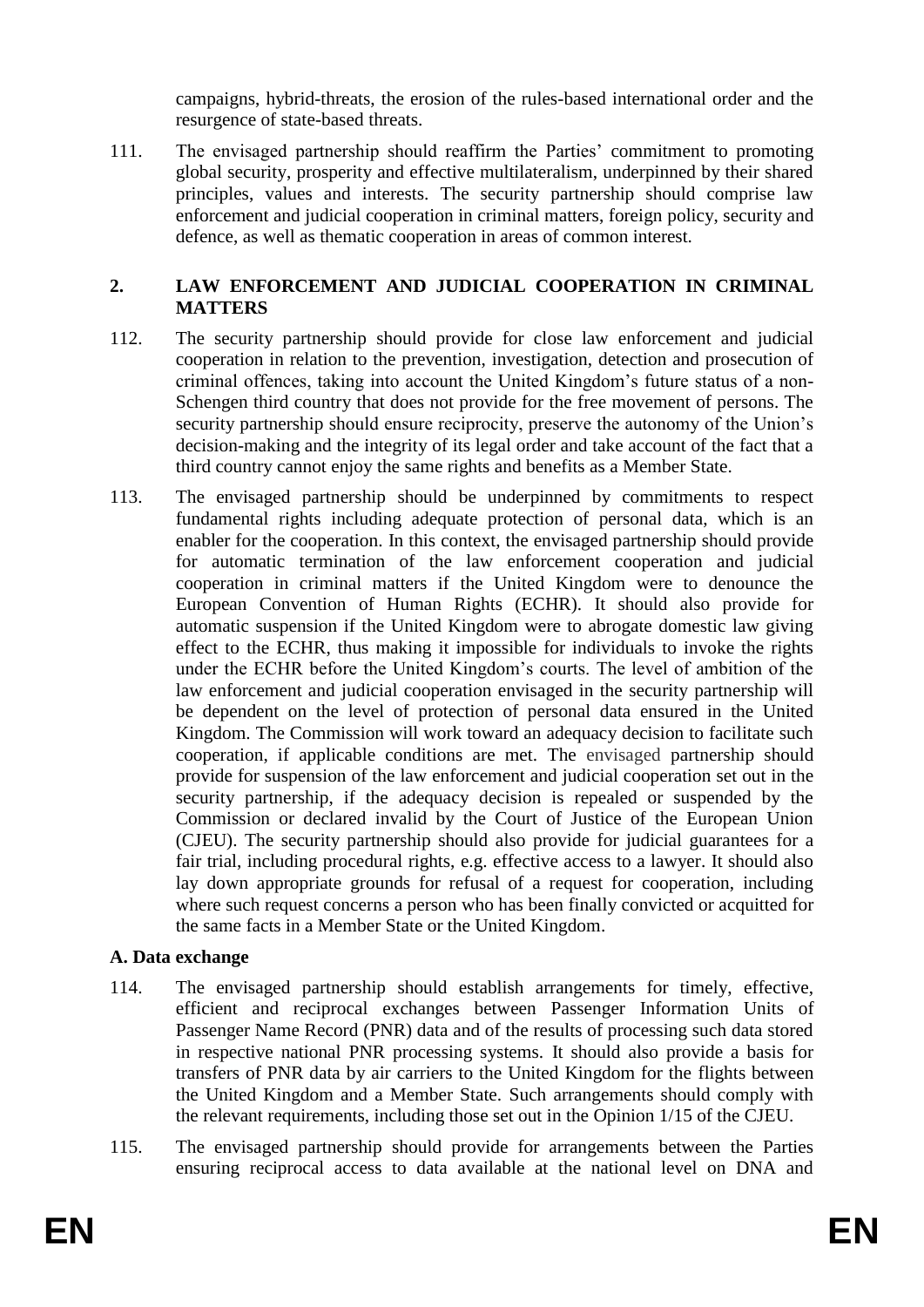fingerprints of suspected and convicted individuals as well as vehicle registration data (Prüm).

116. Without prejudice to the exchange of law enforcement information through Interpol, Europol, bilateral and international agreements, the envisaged partnership should provide for simplified exchanges of existing information and intelligence between the United Kingdom and Member States law enforcement authorities, with the view of delivering capabilities that, in so far as is technically and legally possible, and considered necessary and in the Union's interest, approximate those enabled by Council Framework Decision 2006/960/JHA. This would include information on wanted and missing persons and objects.

### **B. Operational cooperation between law enforcement authorities and judicial cooperation in criminal matters**

- 117. The envisaged partnership should provide for cooperation between the United Kingdom and Europol and Eurojust in line with arrangements for the cooperation with third countries set out in relevant Union legislation.
- 118. The envisaged partnership should establish effective arrangements based on streamlined procedures subject to judicial control and time limits enabling the United Kingdom and Union Member States to surrender suspected and convicted persons efficiently and expeditiously, with the possibilities to waive the requirement of double criminality for certain offences, and to determine the applicability of these arrangements to own nationals and for political offences.
- 119. To ensure effective and efficient practical cooperation between law enforcement and judicial authorities in criminal matters, the envisaged partnership should facilitate and supplement, where necessary, the application of relevant Council of Europe conventions, including by imposing time limits and providing for standard forms. It should also cover necessary supplementary forms of mutual legal assistance and arrangements appropriate for the United Kingdom future status, including on joint investigation teams and the latest technological advancements, with a view to delivering capabilities that, in so far as is technically and legally possible and considered necessary and in the Union's interest, approximate those enabled by the Union instruments.
- 120. Supplementing and facilitating the application of the European Convention on Mutual Legal Assistance in Criminal Matters of 20 April 1959 and its Additional Protocols, the envisaged partnership should put in place arrangements on exchange of information on criminal records appropriate to the United Kingdom's future status with the view of delivering capabilities that, in so far as technically and legally possible and considered necessary and in the Union's interest, approximate those enabled by the Union instrument.

# **C. Anti-money laundering and counter-terrorism financing**

121. The envisaged partnership should include commitments to support international efforts to prevent and fight against money laundering and terrorist financing, particularly through compliance with Financial Action Task Force (FATF) standards. The provisions in the envisaged partnership should go beyond the FATF standards on beneficial ownership information, among others by providing for the existence of public registers for beneficial ownership information for companies and semi-public registers of beneficial ownership information for trusts and other legal arrangements.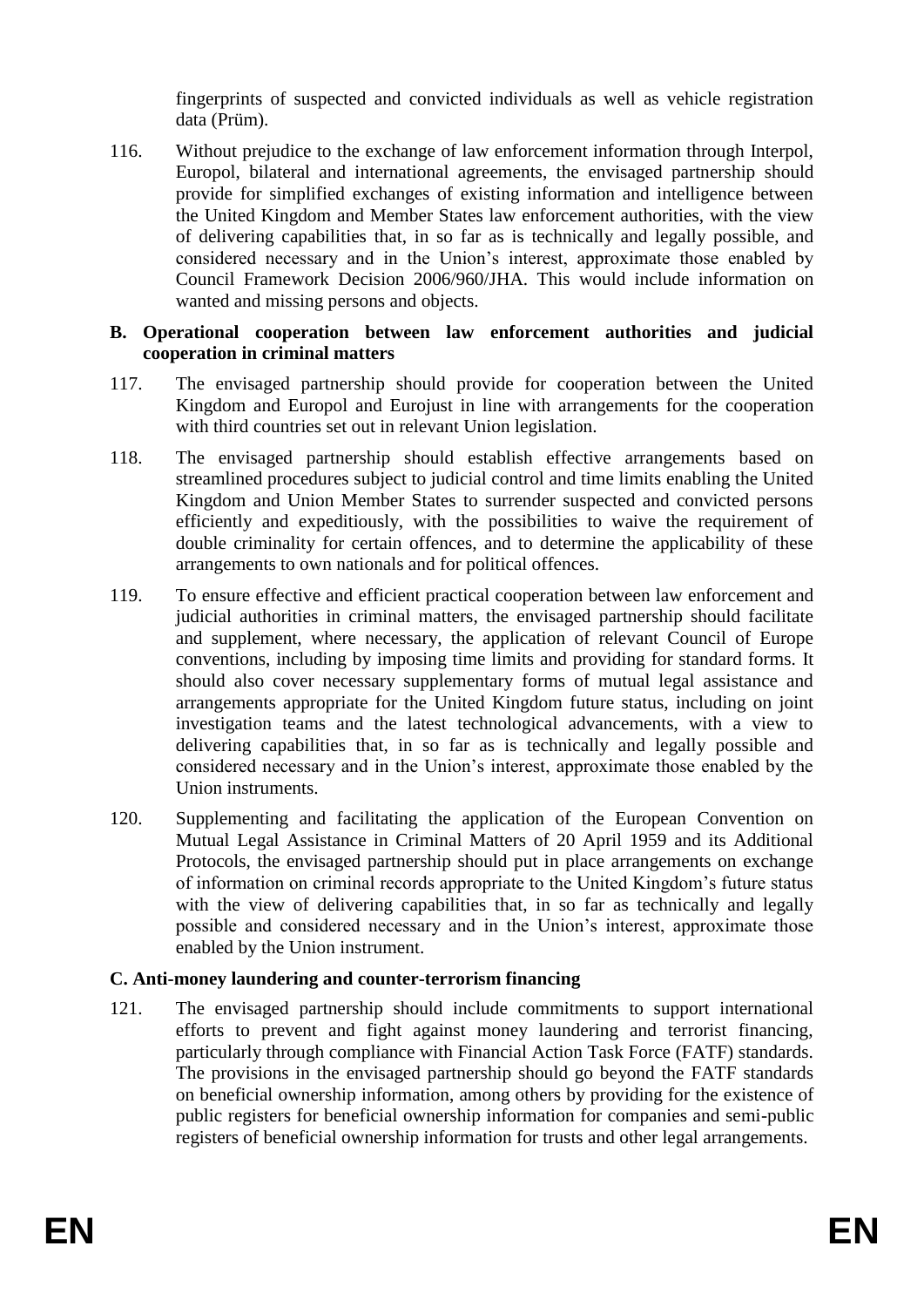# **3. FOREIGN POLICY, SECURITY AND DEFENCE**

- 122. The envisaged partnership should provide for an ambitious, close and lasting cooperation on external action to protect citizens from external threats, prevent conflicts, strengthen international peace and security and address the root causes of global challenges.
- 123. The envisaged partnership should preserve the autonomy of the Union's decisionmaking, including the shaping of its foreign policy, security and defence. The envisaged partnership should respect the legal order of the Union as well as its strategic and security interests.
- 124. When and where the United Kingdom has shared interests with the Union, the envisaged partnership should enable the United Kingdom as a third country to cooperate with the Union.
- 125. Making full use of the existing framework to cooperate with third countries, including through the United Nations and the NATO, the partnership should enable appropriate dialogue, consultation, exchange of information and cooperation mechanisms that are flexible, scalable and proportionate to the level of engagement of the United Kingdom alongside the Union.

# **A. Consultation and cooperation**

- 126. The envisaged partnership should enable structured consultations between the Union and the United Kingdom through the Political Dialogue on Common Foreign and Security Policy (CFSP) and Common Security and Defence Policy (CSDP) as well as sectoral dialogues. The Parties may put into operation such structured consultations, where appropriate, before the end of the transition period.
- 127. The envisaged partnership should enable cooperation between the Union and the United Kingdom in third countries, including on consular protection, and in international organisations, notably in the framework of the United Nations, with a view to combining efforts in external action and management of global challenges.

# **B. Sanctions**

128. To enable the alignment of the United Kingdom with the Union sanction policy, when and where foreign policy objectives are shared, the envisaged partnership should facilitate dialogue and mutual exchange of information between the Union and the United Kingdom at appropriate stages of the policy cycle of their respective sanction regimes.

# **C. Operations and missions**

- 129. The envisaged partnership should establish a framework in line with existing rules to enable the United Kingdom to participate on a case-by-case basis, and upon invitation by the Union, in CSDP missions and operations open to third countries.
- 130. Under this framework and in the context of a CSDP mission or operation in which the United Kingdom participates, the envisaged partnership should provide for interaction and exchange of information with the United Kingdom that are proportionate to the level of the United Kingdom's contribution.

# **D. Defence capabilities development**

131. The envisaged partnership should preserve the strategic autonomy and freedom of action of the Union underpinned by its defence industrial base. Where it is in the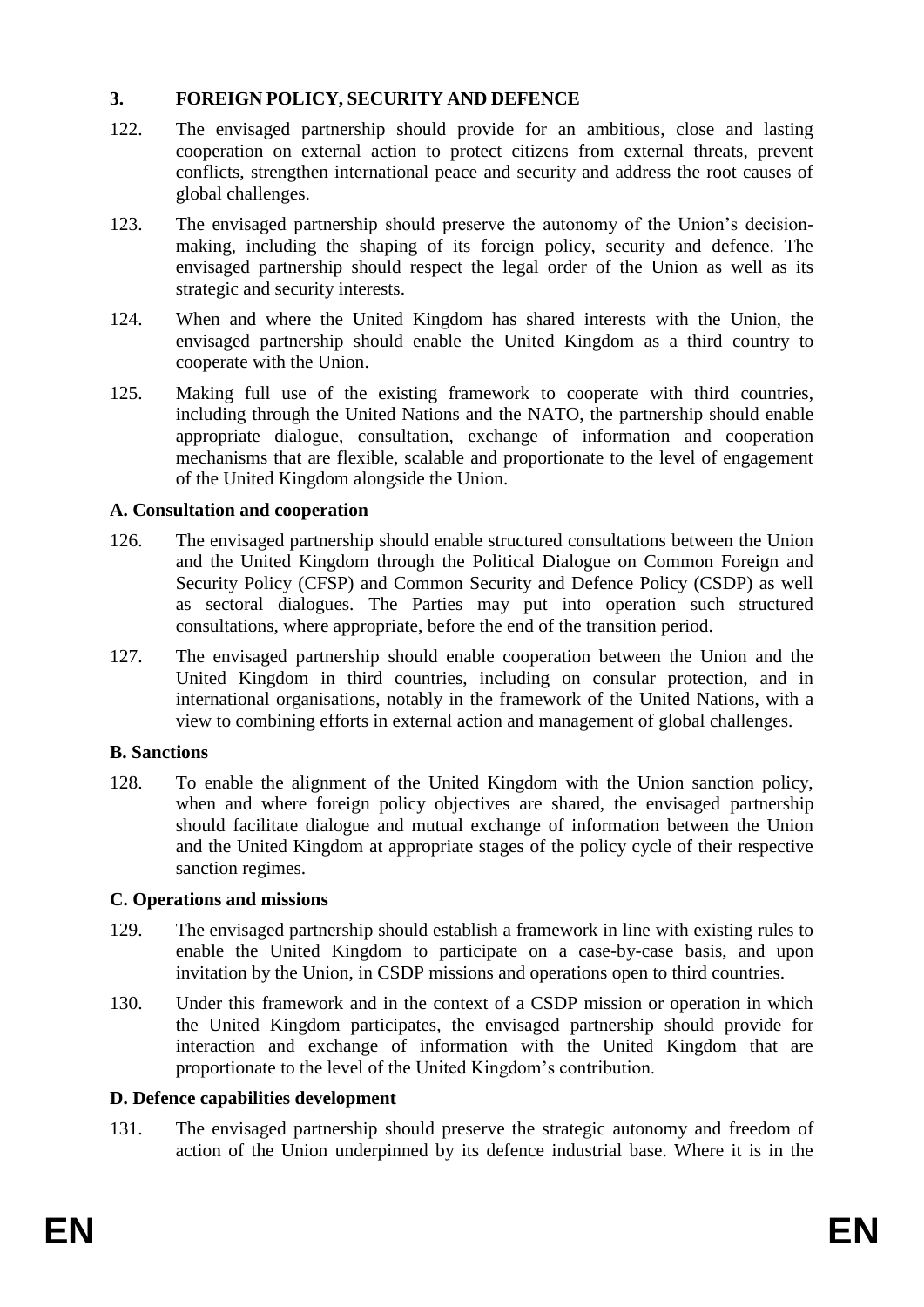industrial and technological interest of the Union, to facilitate the interoperability of the respective armed forces, the security partnership may enable if and to the extent possible under the conditions of Union law:

- a) The United Kingdom's collaboration in the development of research and capability projects of the European Defence Agency (EDA) through an administrative arrangement;
- b) The participation of eligible United Kingdom entities in collaborative defence projects bringing together Union entities supported by the European Defence Fund;
- c) The participation of the United Kingdom on an exceptional basis in projects in the framework of the Permanent Structured Cooperation (PESCO), where invited to participate by the Union.
- 132. The envisaged partnership should provide that any participation of the United Kingdom in activities of the EDA or the European Union Satellite Centre (EUSC) that are related to the Union's wider policies should be in compliance with the participation rules defined in Union law.

### **E. Intelligence exchanges**

- 133. The envisaged partnership should provide for the possibility of intelligence exchanges between the Union and the United Kingdom on a timely and voluntary reciprocal basis as appropriate, while preserving the autonomous production of intelligence products of the Union. Such intelligence exchanges should contribute to a shared understanding of Europe's security environment and facilitate cooperation between the Union and the United Kingdom.
- 134. The envisaged partnership should enable the exchange of intelligence and sensitive information between the relevant Union institutions, bodies, office and agencies and the United Kingdom authorities. The envisaged partnership should provide for the cooperation between the United Kingdom and EUSC in line with the Council Decision on the establishment of the EUSC in the field of space-based imagery.

#### **F. Space**

- 135. The envisaged partnership should provide for the possibility for the United Kingdom to have access to the Galileo Public Regulated Service (PRS) through provisions on PRS in accordance with Union law. Such provisions on PRS should allow the United Kingdom to secure access to the most resilient service of Galileo for sensitive applications in the context of Union operations or *ad hoc* operations involving its Member States.
- 136. Since access to the development of technologies is excluded, access to the Galileo PRS should be conditional upon:
	- a) ensuring that the United Kingdom's use of PRS does not contravene the essential security interests of the Union and its Member States;
	- b) the United Kingdom participating in the non-security related activities of the Union's Space Programme as foreseen in Section 2(A) of Part I on participation in Union programmes, unless and until the United Kingdom grants the Union access to the envisaged United Kingdom Global Navigation Satellite System.

#### **G. Development cooperation**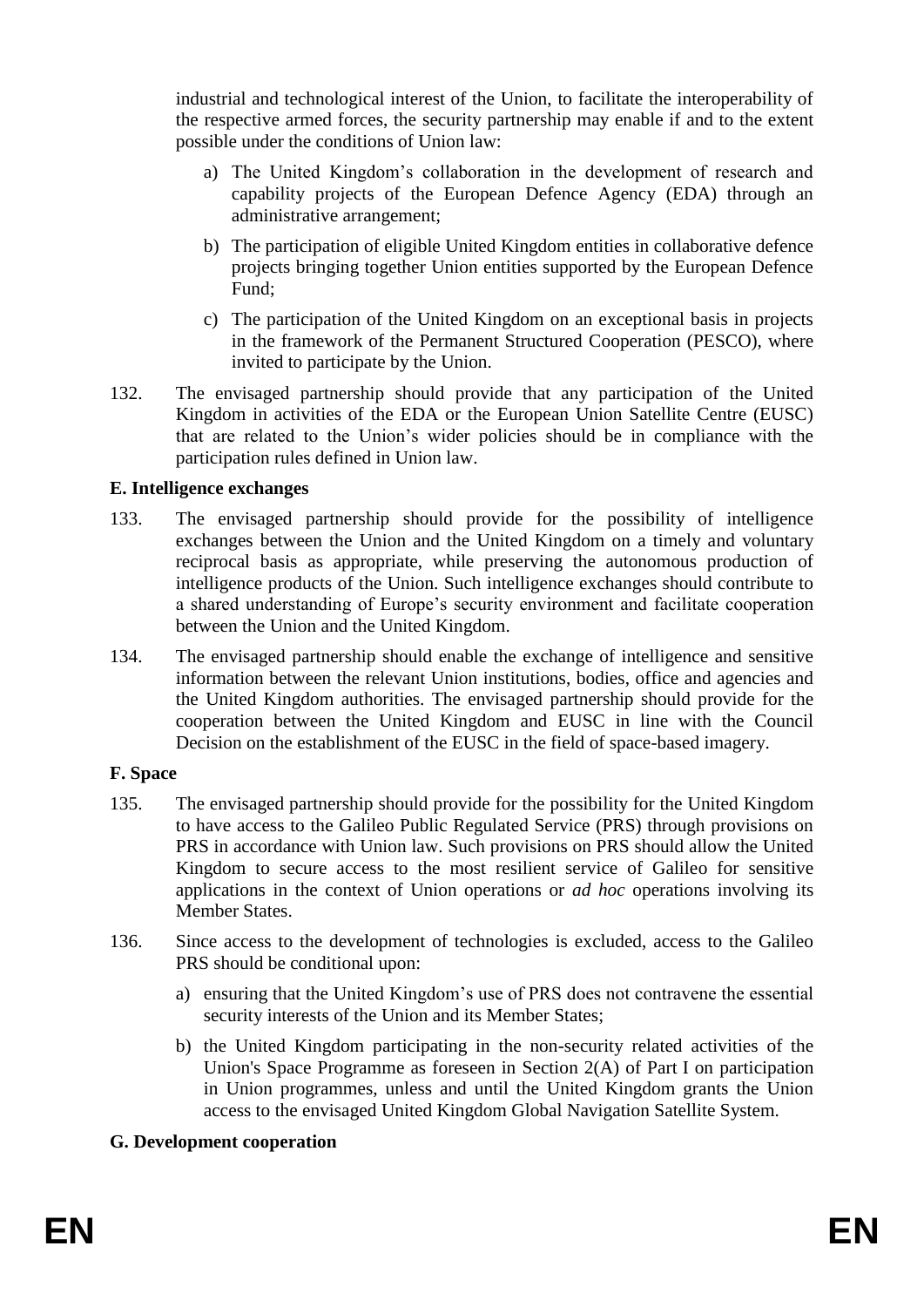137. The envisaged partnership should enable the United Kingdom to contribute to the Union's instruments and mechanisms in full respect of the autonomy of the Union in the programming of development priorities. The envisaged partnership should promote sustainable development and the eradication of poverty. In this regard, the partnership should provide for the continued support of the Parties for the implementation of the United Nations Sustainable Development Goals and European Consensus on Development.

# **4. THEMATIC COOPERATION**

### **A. Cyber security**

- 138. The envisaged partnership should enable a dialogue between the Union and the United Kingdom on cyber-security, including a cooperation to promote effective global practices on cyber security in relevant international bodies.
- 139. The envisaged partnership should enable the timely and reciprocal exchange of information between the Union and the United Kingdom on cyber-security, including on incidents and trends.
- 140. In this context, the envisaged partnership should enable cooperation ensuring reciprocity between the United Kingdom and the Computer Emergency Response Team – European Union (CERT-EU). It should enable the United Kingdom's participation in relevant activities of the Cooperation Group established under the Union's Directive on Security of Network and Information Systems and of the European Union Agency for Cybersecurity (ENISA).

### **B. Irregular migration**

- 141. The envisaged partnership should envisage cooperation to tackle irregular migration, including its drivers and consequences, whilst recognising both the need to protect the most vulnerable and the United Kingdom's future status of a non-Schengen third country that does not provide for the free movement of persons. This cooperation should cover:
	- a) cooperation with Europol to combat organised immigration crime in line with arrangements for the cooperation with third countries set out in the relevant Union legislation;
	- b) a dialogue on shared objectives and on cooperation, including in third countries and international fora, to tackle irregular migration upstream.

# **PART IV: INSTITUTIONAL AND OTHER HORIZONTAL ARRANGEMENTS**

# **1. STRUCTURE**

- 142. The envisaged partnership should be embedded in an overall governance framework covering all areas of economic and security cooperation, and, as appropriate, agreements and arrangements supplementing the envisaged partnership.
- 143. The envisaged partnership should allow for its periodical review.

# **2. GOVERNANCE**

144. In order to ensure the proper functioning of the envisaged partnership, it should reaffirm the commitment to engage in regular dialogue and to establish robust,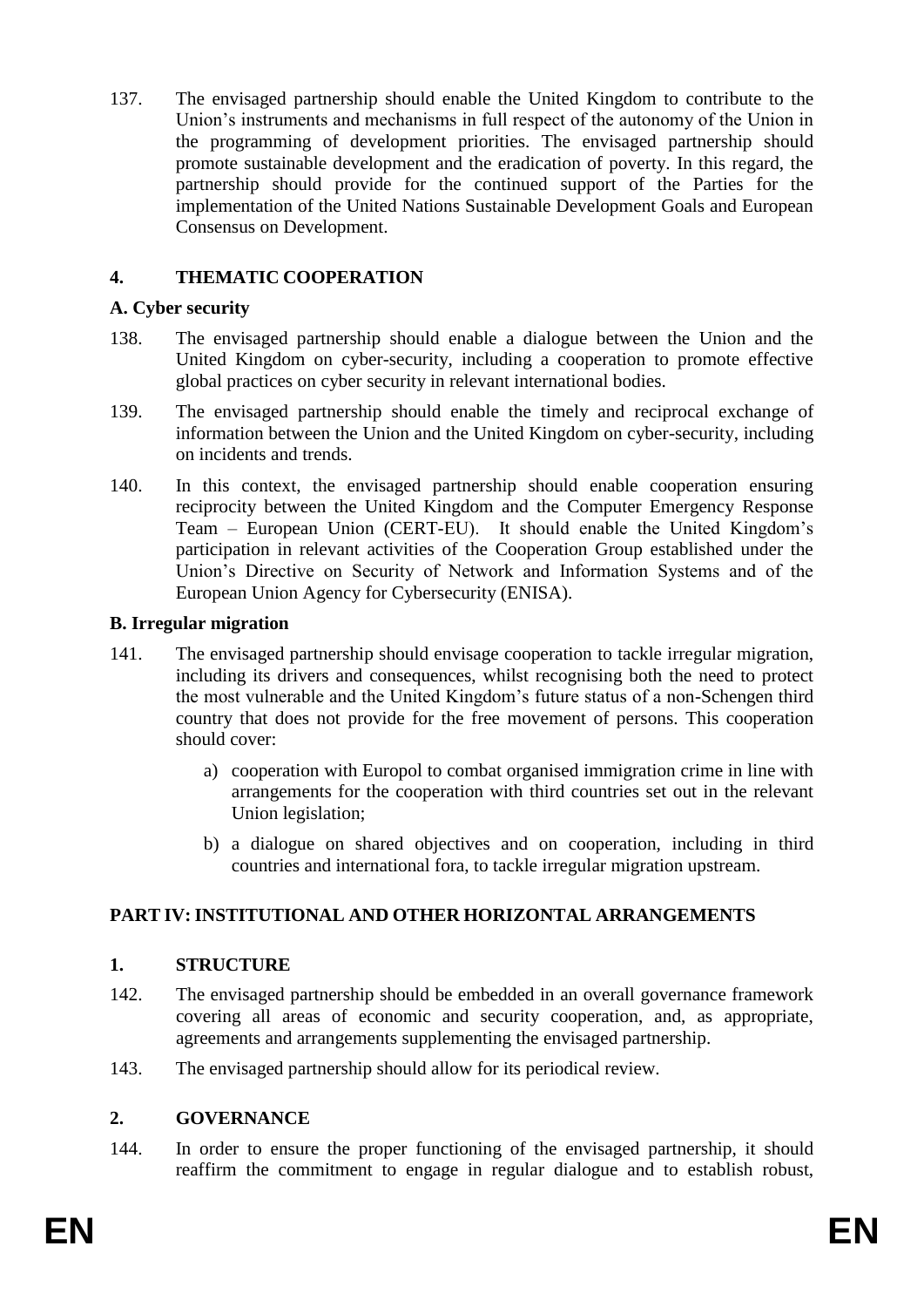efficient and effective arrangements for its management, supervision, implementation, review and development over time, and for the resolution of disputes and enforcement, in full respect of the autonomy of their respective legal orders.

145. The envisaged partnership should provide for the possibility of autonomous measures, including the suspension of the application of the partnership, as well as any supplementary agreements, in whole or in part in the event of a breach of essential elements.

### **A. Strategic direction and dialogue**

- 146. The envisaged partnership should include dialogue at appropriate levels so as to provide strategic direction and discuss opportunities for cooperation in areas of mutual interest.
- 147. There should also be specific thematic dialogues at appropriate levels which should take place as often as necessary for the effective operation of the envisaged partnership.
- 148. The envisaged partnership should establish a dialogue between the European Parliament and the Parliament of the United Kingdom, where they see fit, in order for the legislatures to share views and expertise on issues related to the envisaged partnership.
- 149. The envisaged partnership should encourage civil society dialogue.

### **B. Management, administration and supervision**

- 150. The envisaged partnership should establish a governing body responsible for managing and supervising the implementation and operation of the envisaged partnership, facilitating the resolution of disputes as set out below. It should take decisions and make recommendations concerning its evolution.
- 151. The governing body should comprise the Parties' representatives at an appropriate level, reach decisions by mutual consent, and meet as often as required to fulfil its tasks. If necessary, that body could also establish specialised sub-committees to assist it in the performance of its tasks.

#### **C. Interpretation**

152. In full respect of the autonomy of the Parties' legal orders, the envisaged partnership should be consistently interpreted and applied.

# **D. Dispute settlement**

- 153. The envisaged partnership should include appropriate arrangements for dispute settlement and enforcement, including provisions for expedient problem-solving. To that end, it should include provisions to encourage the Parties to make every attempt to resolve any matter concerning the operation of the envisaged partnership through discussion and consultation, including in the framework of the governing body for formal resolution.
- 154. The governing body may, where applicable, agree to refer the dispute to an independent arbitration panel at any time, and either Party should be able to do so where the governing body has not arrived at a mutually satisfactory resolution within a defined period of time. The decisions of the independent arbitration panel should be binding on the Parties.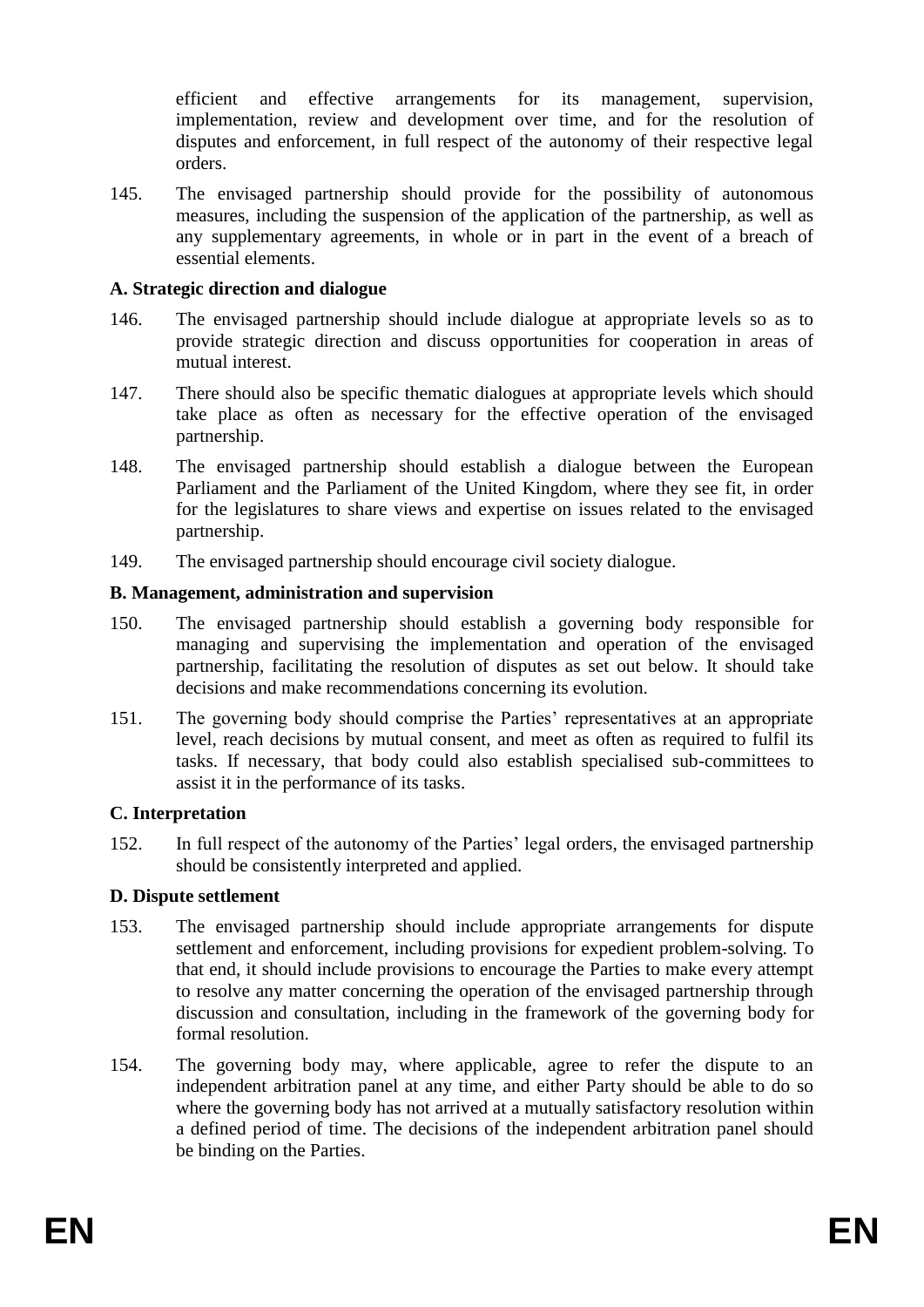- 155. Should a dispute raise a question of interpretation of Union law, which may also be indicated by either Party, the arbitration panel should refer the question to the CJEU as the sole arbiter of Union law, for a binding ruling. The arbitration panel should decide the dispute in accordance with the ruling given by the CJEU.
- 156. Where a Party fails to take measures necessary to comply with the binding resolution of a dispute within a reasonable period of time, the other Party would be entitled to request financial compensation or take proportionate and temporary measures, including suspension of its obligations within the scope of the envisaged partnership. As provided for in Article 178(2) of the Withdrawal Agreement, the envisaged partnership should set out the conditions under which one Party, in case there is a persistence by the other Party in not complying with an arbitration panel ruling referred to in Article 173 of the Withdrawal Agreement, may suspend obligations arising from any part of the envisaged partnership as well as from supplementary agreements.

# **3. CLASSIFIED AND SENSITIVE NON-CLASSIFIED INFORMATION**

- 157. The envisaged partnership should provide for reciprocal guarantees for the handling and protection of the Parties' classified information.
- 158. Where necessary, the Parties should set out the terms for the protection of sensitive non-classified information provided and exchanged between them.

# **4. EXCEPTIONS AND SAFEGUARDS**

- 159. The envisaged partnership should provide for appropriate exceptions. These should include the disclosure of information related to the Parties' security interests.
- 160. The envisaged partnership should address the possibility for a Party to activate temporary safeguard measures that would otherwise be in breach of its commitments in case of circumstances of significant economic, societal or environmental difficulties. This should be subject to strict conditions and include the right for the other Party to rebalancing measures. The measures taken should be subject to independent arbitration.

# **IV. TERRITORIAL SCOPE**

- 161. Any agreement between the Union and the United Kingdom negotiated on the basis of these negotiating directives should be without prejudice to the Protocol on Ireland/Northern Ireland and to the Protocol relating to the Sovereign Base Areas of the United Kingdom of Great Britain and Northern Ireland in Cyprus.
- 162. Any agreement between the Union and the United Kingdom negotiated on the basis of these negotiating directives will not include Gibraltar.

# **V. AUTHENTIC LANGUAGES**

163. The envisaged partnership, which should be equally authentic in all official languages of the Union, should include a language clause to that effect.